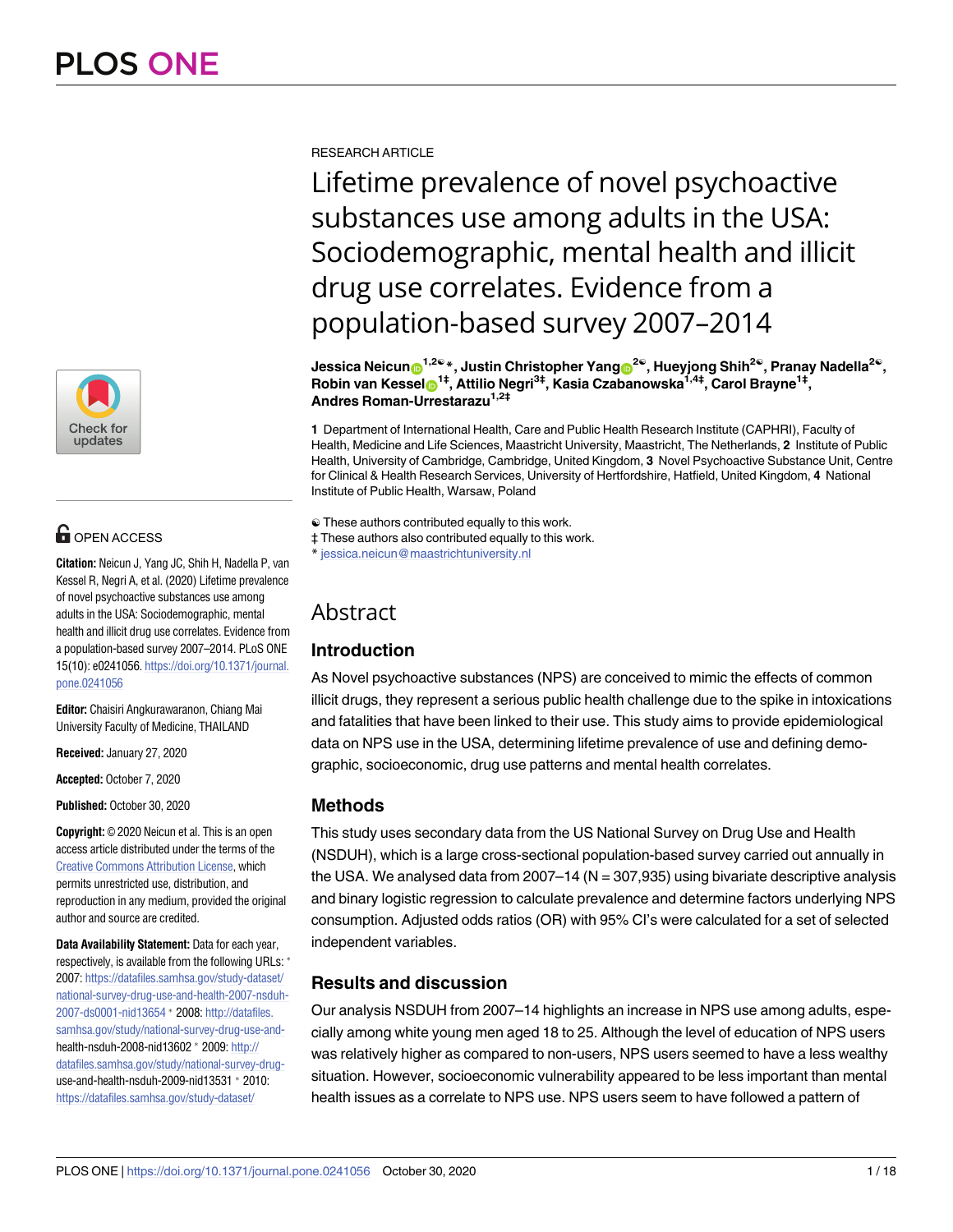<span id="page-1-0"></span>[national-survey-drug-use-and-health-2010-nsduh-](https://datafiles.samhsa.gov/study-dataset/national-survey-drug-use-and-health-2010-nsduh-2010-ds0001-nid13727)[2010-ds0001-nid13727](https://datafiles.samhsa.gov/study-dataset/national-survey-drug-use-and-health-2010-nsduh-2010-ds0001-nid13727) � 2011: [https://datafiles.](https://datafiles.samhsa.gov/study-dataset/national-survey-drug-use-and-health-2011-nsduh-2011-ds0001-nid13707) [samhsa.gov/study-dataset/national-survey-drug](https://datafiles.samhsa.gov/study-dataset/national-survey-drug-use-and-health-2011-nsduh-2011-ds0001-nid13707)[use-and-health-2011-nsduh-2011-ds0001](https://datafiles.samhsa.gov/study-dataset/national-survey-drug-use-and-health-2011-nsduh-2011-ds0001-nid13707) [nid13707](https://datafiles.samhsa.gov/study-dataset/national-survey-drug-use-and-health-2011-nsduh-2011-ds0001-nid13707) � 2012: [https://datafiles.samhsa.gov/](https://datafiles.samhsa.gov/study-dataset/national-survey-drug-use-and-health-2012-nsduh-2012-ds0001-nid13763) [study-dataset/national-survey-drug-use-and](https://datafiles.samhsa.gov/study-dataset/national-survey-drug-use-and-health-2012-nsduh-2012-ds0001-nid13763)[health-2012-nsduh-2012-ds0001-nid13763](https://datafiles.samhsa.gov/study-dataset/national-survey-drug-use-and-health-2012-nsduh-2012-ds0001-nid13763)  $*$ 2013: [https://datafiles.samhsa.gov/study-dataset/](https://datafiles.samhsa.gov/study-dataset/national-survey-drug-use-and-health-2013-nsduh-2013-ds0001-nid13699) [national-survey-drug-use-and-health-2013-nsduh-](https://datafiles.samhsa.gov/study-dataset/national-survey-drug-use-and-health-2013-nsduh-2013-ds0001-nid13699)[2013-ds0001-nid13699](https://datafiles.samhsa.gov/study-dataset/national-survey-drug-use-and-health-2013-nsduh-2013-ds0001-nid13699) � 2014: [https://datafiles.](https://datafiles.samhsa.gov/study-dataset/national-survey-drug-use-and-health-2014-nsduh-2014-ds0001-nid16876) [samhsa.gov/study-dataset/national-survey-drug](https://datafiles.samhsa.gov/study-dataset/national-survey-drug-use-and-health-2014-nsduh-2014-ds0001-nid16876)[use-and-health-2014-nsduh-2014-ds0001](https://datafiles.samhsa.gov/study-dataset/national-survey-drug-use-and-health-2014-nsduh-2014-ds0001-nid16876) [nid16876](https://datafiles.samhsa.gov/study-dataset/national-survey-drug-use-and-health-2014-nsduh-2014-ds0001-nid16876).

**Funding:** AR-U's work received funding from the Gillings Fellowship in Global Public Health (Grant Award YOG054). The funder had no role in study design, data collection and analysis, decision to publish, or preparation of the manuscript.

**Competing interests:** The authors have declared that no competing interests exist.

polysubstance use throughout their life, which involves both traditional illicit drugs and classic synthetic drugs. As NPS use seemed to be more prevalent among people having mental health issues, the rise in their use may have a negative impact on population mental health outcomes.

# **Conclusion**

Further comparative research on trends in NPS use and potential public health responses would be instrumental for developing appropriate health interventions, including drug checking, education for users and training for healthcare professionals working both within emergency wards and in/outpatient addiction and mental health services.

# **1. Introduction**

Over the last few decades, the emergence of Novel Psychoactive Substance (NPS), sometimes also called "legal highs", "research chemicals" or "designer drugs", has become a topic of interest for researchers, policy officers, healthcare providers and enforcement agencies in highincome countries [[1–9\]](#page-14-0). NPS are conceived to mimic the pharmacological effects of common illicit drugs. As a result, a variety of uncontrolled new substances is regularly appearing in the international drug market to circumvent current drug legislation by continuously changing their chemical composition  $[10-14]$ . The number of NPS identified by authorities worldwide has increased by more than 400% since 2009. Globally, 950 new substances have been detected by the end of 2019 (UNODC Early Warning Advisory), of which 790 are already available in the European market according to the EU Early Warning System [[15](#page-14-0), [16](#page-14-0)]. NPS represent a serious public health challenge due to the lack of awareness of their actual composition, as well as their potency, effects and risk profile. NPS stimulants and novel synthetic opioids–most of which are much stronger than morphine–have already been linked to a spike in intoxications and fatalities in the USA and Europe  $[17-22]$  $[17-22]$  $[17-22]$  $[17-22]$ . Although the available epidemiological evidence on the use of NPS has increased in recent years, knowledge of lifetime prevalence rates is limited due to the scarcity of relevant population-based surveys with adequate sampling design [\[23](#page-15-0)[–39\]](#page-16-0). We aim to address this gap by putting forth a population-based study assessing lifetime prevalence of NPS use among adults in the USA. Our study utilised secondary data from the U.S. National Survey on Drug Use and Health (NSDUH), which collects information on alcohol, tobacco and illegal substance use, misuse of prescription medicines and mental health. We examined lifetime rates of NPS use between 2007 and 2014, with the aim of evaluating (1) the socio-demographics characteristics of NPS users, as well as (2) the possible association between illicit drug use patterns, the (3) mental health needs of this population and (4) the patterns of NPS use and substances preferred by users.

# **2. Methods**

## **2.1 Sample and procedures**

This study analyses secondary data from the NSDUH. It is therefore no primary recruitment of participants since all data has already been collected nor it is possible to obtain consent from participants included in this study. Data for adults aged 18 and over were included from the 2007–14 cohorts of the NSDUH, an annual, cross-sectional population-based survey of civilian, non-institutionalised individuals (*N* = 307,935). This eight-year timeframe was chosen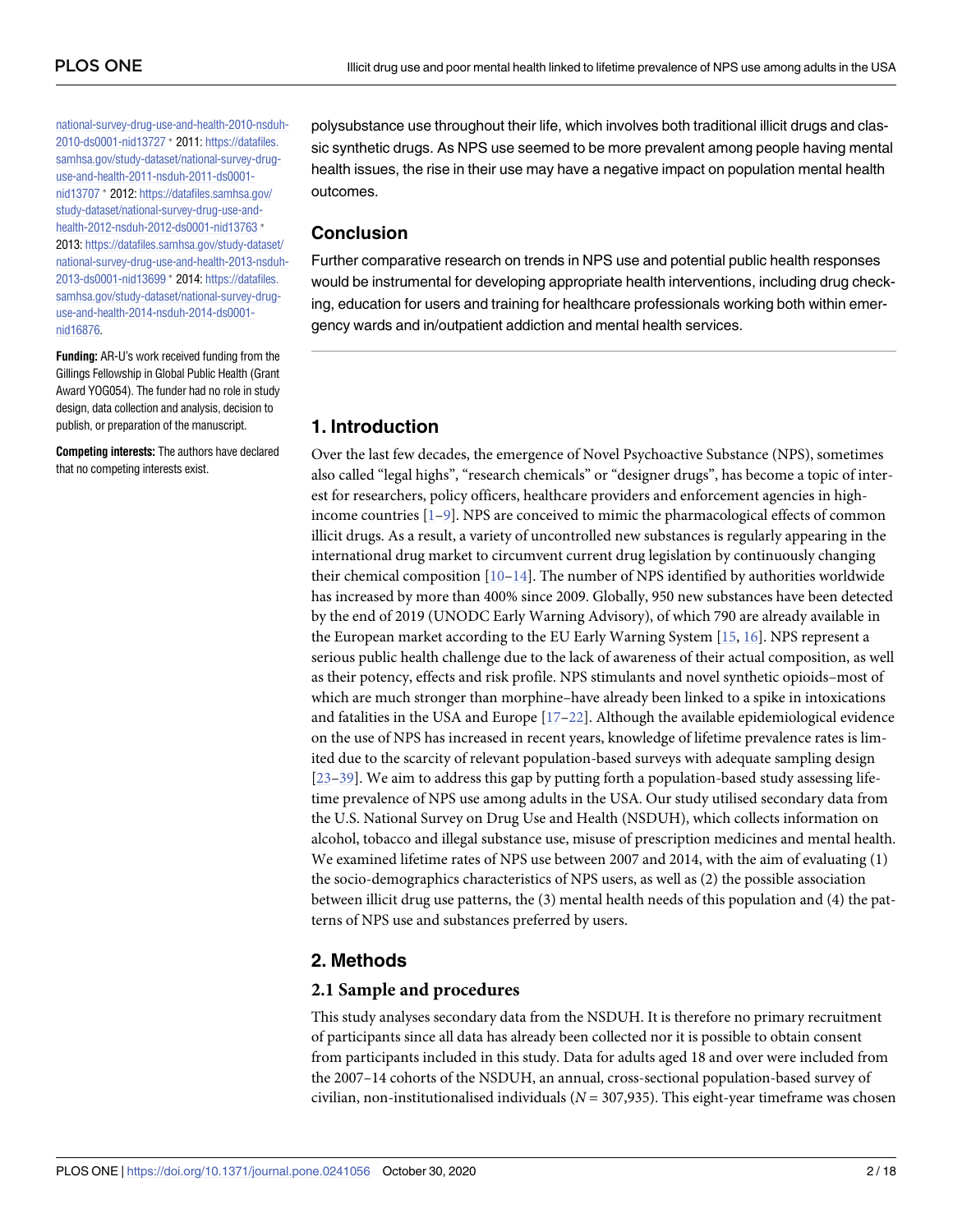<span id="page-2-0"></span>due to notable changes made to the survey questionnaire and data collection procedures in 2015, affecting comparability over time [\[40\]](#page-16-0). The sample strategy for this period consists of a multistage, deeply stratified area probability sample design. First, census tracts are defined using equally sized geographical partitions of the 50 U.S. States plus de District of Columbia (first stage). These areas are then partitioned into smaller geographic areas or "segments" (second stage). Afterwards, a number of dwelling units are selected according to a selection rate based on a state's population size (third stage). Finally, individuals (fourth stage) are selected within dwelling units based on five age-group classifications: 12 to 17, 18 to 25, 26 to 34, 35 to 49, and 50 or older. The survey is administered *via* face-to-face interviews using computerassisted interviewing (CAI) and audio computer-assisted self-interviewing (ACASI) to increase respondents' cooperation and willingness to report honestly about topics such as illicit drug use behaviour and mental health issues. Questions pertaining to the use of regulated substances are self-administered through ACASI [\[41\]](#page-16-0).

#### **2.2 Demographics**

We categorized individuals from the NSDUH according to the following age groups: 18–25, 26–34, 35–49 and 50 years or older. Sex was coded as either Male or Female. Respondent ethnic background was coded as White, African American, Hispanic and Other (including Native American and Asian or Pacific Islander). Education was coded along the following categories: Elementary (7th grade or less), Secondary (8th to 12th grade), and Post-Secondary (13<sup>th</sup> grade/ Freshman or higher). Marital status was coded as either Single–including widowed, divorced and separated–or Married. Metropolitan size was coded as Large, Small or Non-metropolitan based on 2010 census data and 2009 Core Based Statistical Area classifications provided by the Office of Management and Budget (OMB) [\[41\]](#page-16-0).

#### **2.3 Socioeconomic variables**

Employment status was categorized as Full-time, Part-time, Not employed (including unemployed and not in labour force). Household annual income was categorised as: less than \$20,000; \$20,000 - \$49,999; \$50,000 - \$74,999; \$75,000 or more. A dichotomous variable was created to indicate whether a respondent received any form of government assistance (i.e. supplemental security income, food stamps, cash assistance, and/or non-cash assistance). The respondent's primary health insurance was coded as Private, Medicare (covering people aged 65 and older, as well as people with disabilities or chronic health conditions), Medicaid (for individuals whose resources are insufficient to pay for healthcare regardless of their age), Tricare & Veterans Administration (VA) (for military veterans), other, or Uninsured. Additionally, based on the four indicators described above, an aggregate index of socioeconomic vulnerability was created by summing the number of vulnerability attributes observed (i.e. no employment, annual income lower than \$20,000, no health insurance or eligible for Mediaid, receiving government assistance). The index values range from 0 (which indicates no vulnerability attributes) to high (when at least 3 vulnerability attributes were observed).

## **2.4 Use of NPS**

We considered lifetime use of 64 NPS as our outcome variable. These substances were spontaneously mentioned by respondents through open-ended questions about the recreational use of (1) prescription drugs (classified by the survey into four categories: pain killers, sedatives, stimulants and tranquilizers), (2) hallucinogens (other than LSD, PCP, peyote, mescaline, psilocybin and ecstasy), (3) inhalants, (4) non-prescription cough or cold medicines and (5) special drugs such as injectable stimulants. For the purpose of this study, we defined as NPS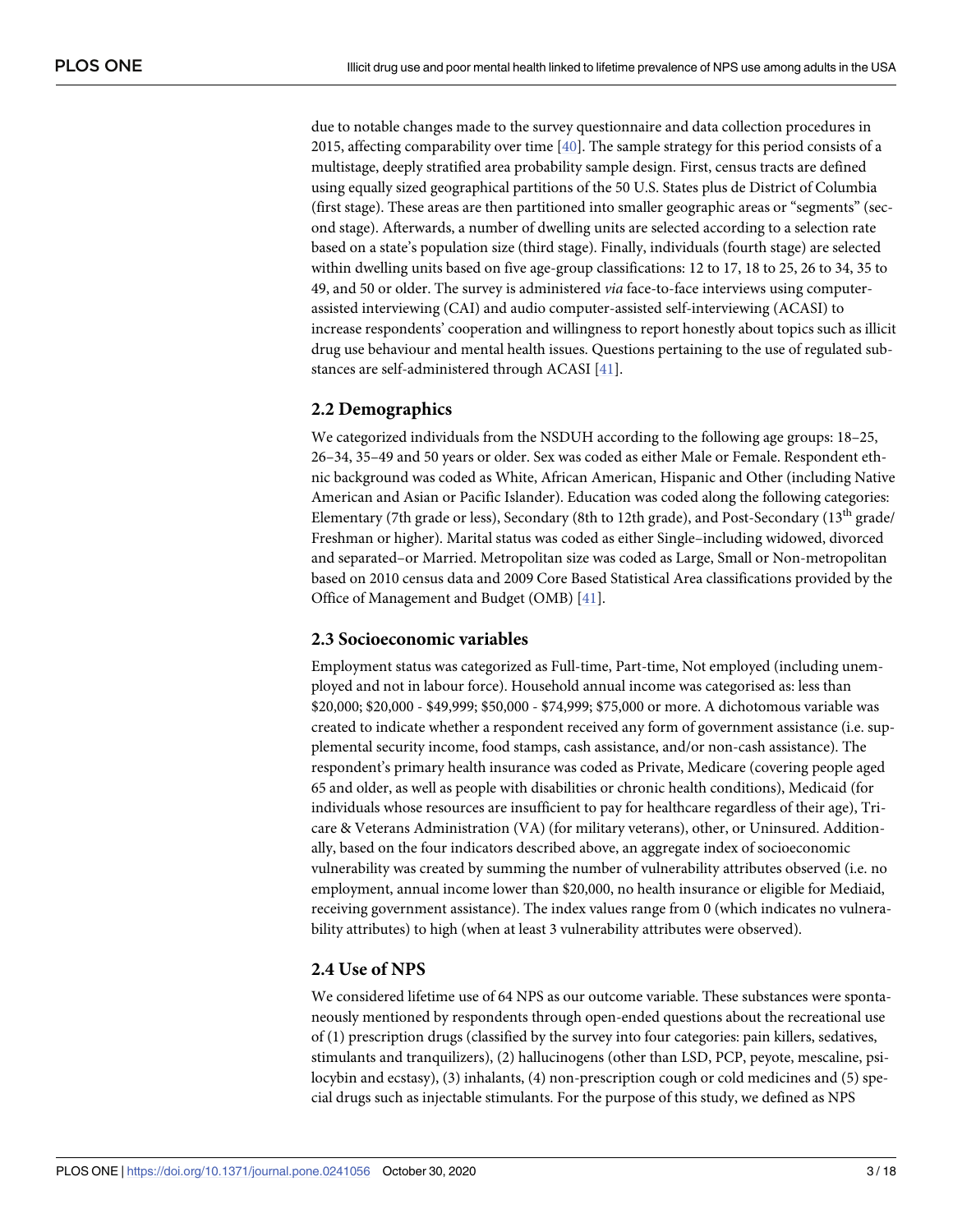<span id="page-3-0"></span>according to two criteria: 1) their international legal status (substances not classified under Schedules I and II of the 1971 UN Convention on Psychotropic Substances); 2) their recreational use among general population, defined by the questions about their consumption for the experience or feeling they cause ("for kicks or to get high"). A few exceptions to these rules were made with controlled substances whose recreational use has remained limited until recently (e.g. Bromo mescaline, Brolamfetamine (DOB), MDA, PMA) (S1 [Table\)](#page-13-0).

We listed 63 reported substances and classified them into four NPS categories according to their pharmacological effects: (1) hallucinogens, (2) stimulants, (3) depressants and (4) synthetic cannabinoids. Among the 64 substances reviewed, we identified 29 phenethylamines (22 hallucinogens and 7 stimulants), 17 tryptamines, 5 synthetic cathinones (including 1 generic category encompassing three different street names), 3 synthetic cannabinoids (including 1 generic category compassing nine different street names), 2 ergolines, 2 dissociatives, 2 benzodiazepines, 1 aminoindane, 1 piperazine, 1 inhalant and 1 synthetic opioid (S1 [Table](#page-13-0)). We subsequently created dichotomous variables indicating lifetime use of at least one substance of each category. Finally, an aggregate indicator for lifetime NPS use was created based on the reported use of at least one of the four categories.

#### **2.5 Use of traditional illicit drugs and "classic synthetic drugs"**

In order to better characterise the drug use patterns of NPS users, two aggregate dichotomous variables were created. Similar to the construction of the lifetime NPS use variable, we created an aggregate indicator for lifetime use of illicit drugs based on the use of at least one of the four traditional illicit drugs included in the NSDUH. This aggregate indicator was constructed based on the data collected through the NSDUH core questions on lifetime use of cocaine, crack, heroin and cannabis. Additionally, an aggregate indicator for lifetime use of "classic synthetic drugs" was also constructed based on the data from NSDUH core questions on lifetime use of LSD, ecstasy and PCP, as well as the use of so-called (2) "special drugs" such as methamphetamine and GHB, as defined by NSDUH [[42](#page-16-0)]. For the purpose of this study, "classic synthetic drugs" were defined as commonly used synthetic psychoactive substances already placed under international control and whose chemical structures, pharmacology and effects are well known by the scientific community.

#### **2.6 Past-year mental health**

Past-year prevalence of four mental health indicators were included in the study. First, we used the Serious Psychological Distress variable (SPD), which is based on the Psychological Distress Scale (K6) that gathers information regarding how frequently individuals experience symptoms of psychological distress over a time period (e.g. over the past month or over the worst month of the past year that was not the past 30 days), with values ranging from 0 to 24. Symptoms of distress include feeling nervous, feeling hopeless, feeling restless or fidgety, feeling so sad or depressed that nothing could cheer one up, feeling that everything was an effort, and feeling down on oneself, no good, or worthless. For each of these six items, responses of "all of the time" were coded 4, "most of the time" were coded 3, "some of the time" were coded 2, "a little of the time" were coded 1, and "none of the time" and all other responses were coded 0. These assigned values were summed across the six items to calculate a past month K6 total score and a K6 score for the worst month of the past year other than the past 30 days. Respondents were classified as having had a past year SPD if their K6 score was 13 or higher (based on the higher score between the past month K6 total score and the K6 score in the worst month of the past year other than the past 30 days). Conversely, they are classified as not having had a past year SPD if their K6 score was lower than 13 [[42](#page-16-0)].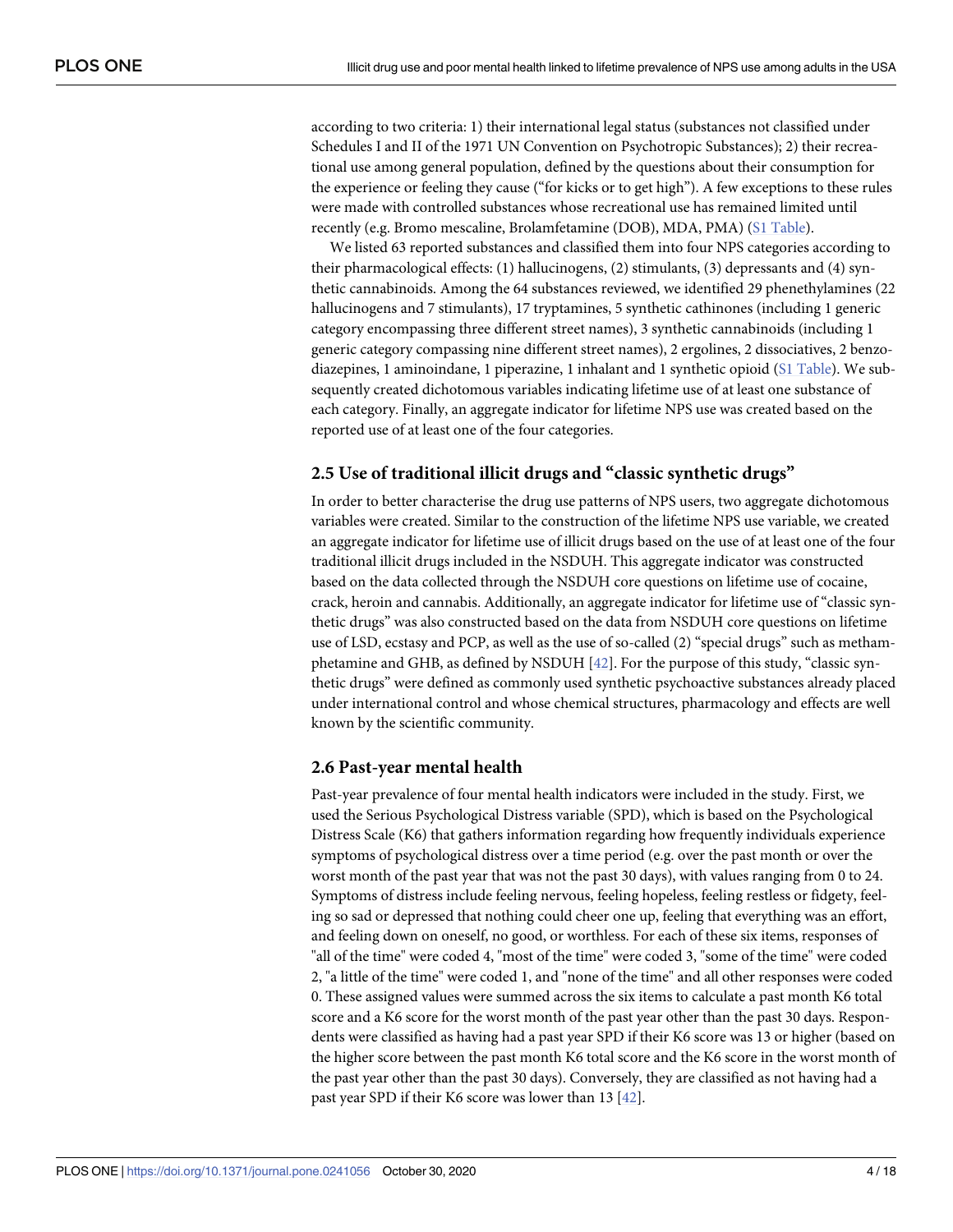<span id="page-4-0"></span>Second, we used the past-year Major Depressive Episode (MDE) indicator. Respondents were defined as having MDE in the past year if they had a lifetime MDE and a period of time in the past 12 months when they felt depressed or lost interest or pleasure in daily activities for 2 weeks or longer, while also having some of the other symptoms for lifetime MDE. Respondents were defined as having had a lifetime MDE if they had five or more of nine symptoms for MDE in the same 2-week period in their lifetime, in which at least one of the symptoms was a depressed mood or loss of interest or pleasure in daily activities. Symptoms for MDE include: (1) depressed mood most of the day; 2) markedly diminished interest or pleasure in all or almost all activities most of the day; 3) changes in appetite and weight; 4) insomnia or hypersomnia; 5) psychomotor agitation or retardation; 6) fatigue or loss of energy; 7) feelings of worthlessness; 8) diminished ability to think or concentrate or indecisiveness; 9) recurrent thoughts of death or recurrent suicide idea. Respondents with no lifetime MDE or respondents with lifetime MDE but no period of depression lasting 2 weeks or longer while having other symptoms were defined as not having past year MDE. It should be noted at this point that the NSDUH makes no exclusions for MDE caused by medical illness, bereavement, or substance use disorders [\[42\]](#page-16-0).

Third, we created an indicator of past-year access to mental health treatment that encompasses access to in/outpatient mental health treatment and use of prescription medicine for a mental health condition [\[42\]](#page-16-0). Finally, we use the indicator of "unmet mental health need" defined by NDSUH as having perceived a need for mental health treatment/counselling that was not received during the past 12 months [\[42\]](#page-16-0). Respondents could agree with multiple diagnostic questions, so these indicators are not mutually exclusive. Reasons for not receiving mental health treatment/counselling that was needed in the past year were asked by the NDSUH through a set of questions, yet they were not included in this study.

#### **2.7 Imputed data**

Since 1999, the NSDUH addresses item nonresponse using an imputation method known as predictive mean neighbourhood (PMN), which is applied in a stepwise fashion: (1) response propensity adjustment; (2) prediction modelling; and (3) hot-deck imputation [[41](#page-16-0)]. Data imputation has been extensively used for variables having a larger proportion of missing values (e.g. ethnicity and government assistance) and slightly less for variables such as education, marital status, income, and health insurer [[41](#page-16-0)].

#### **2.8 Statistical analyses**

All statistical analyses were performed in Stata 14.2. NSDUH datasets from individual years were combined into a single file for analysis to allow for year to year comparisons. In order to estimate the annual average of the number of individuals who engaged in a particular behaviour based upon pooled data from 2007–14, adjusted analysis weights were created by dividing annual weights by eight (the number of cohorts under study) according to the NSDUH Public Use File Codebook [\[42\]](#page-16-0). Thus, all analyses used the analytical weights provided with the datasets to account for the complex survey design of the NSDUH. We utilised a bivariate descriptive analysis with weighted least squares to investigate how demographics, socioeconomic characteristics, drug use patterns and mental health were related to NPS use. For the multiple response NPS variable, the significance of the differences among the proportions of NPS categories was evaluated through the non-parametric Cochran's Q test, which yielded highly significant differences in the proportions of the four NPS categories (Cochran's chi $2(3)$  = 1133.129, p*<*0.01) [\[43\]](#page-16-0). In order to identify which factors were more related to NPS use, we performed a pairwise correlation at *p<*0.05; yet it appeared that none of the factors had a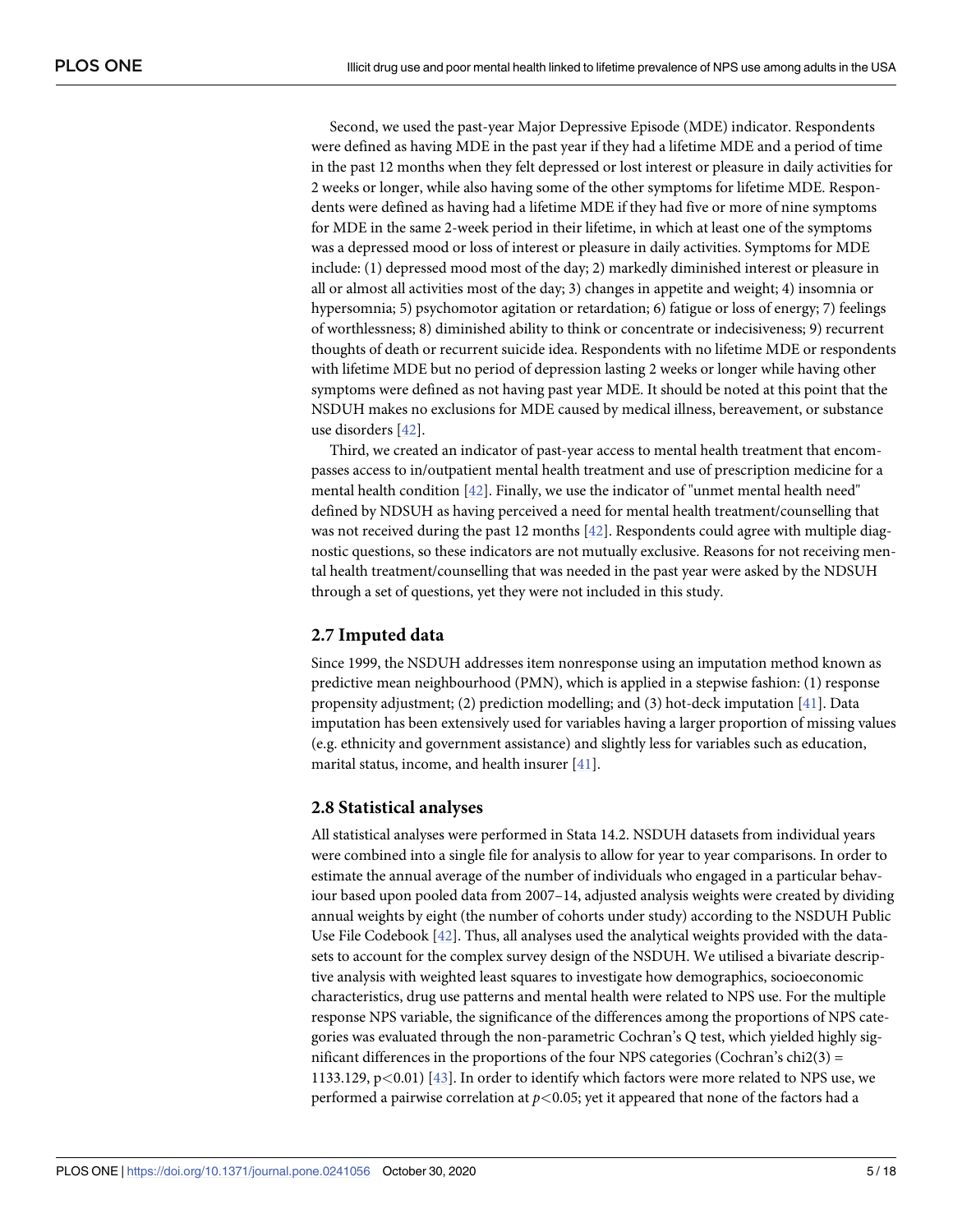<span id="page-5-0"></span>strong correlation with the outcome variable. As a result, we performed a binary logistic regression for NPS use and a set of independent variables selected upon our previous knowledge of the topic. Adjusted odds ratios (OR) with 95% CI's were calculated for the selection of the independent variables included in the model (age, sex, marital status, ethnicity, education, past-year SPD, MDE, unmet mental health need, access to mental health treatment, lifetime use of traditional illicit drugs and classic synthetic drugs). As the available epidemiological evidence on the use of NPS is still scarce, one of our objectives was to provide relevant population-based data. Hence, we decided to use adjusted odds ratios (OR) as they are commonly used in epidemiology to compare the relative odds of the occurrence of a particular outcome (e.g. NPS use), given exposure to a series of variables of interest (e.g. sociodemographics, mental health characteristic, drug use patterns). Although, the 95% confidence interval (CI), used to estimate the precision of the OR, may not be the most adequate measure of accuracy for the purpose of this study.

### **3. Results**

#### **3.1 Variations in NPS use over time**

Consumption of NPS showed an 167% increase between 2007–14. In 2007, the estimate for lifetime NPS use among adults was 0.09% (95%; CI = 0.06%-0.16%), while 0.24% (95%;  $CI = 0.19\% - 0.31\%$  of adults had used an NPS seven years later (Fig 1).

The increase in NPS use was notably led by young people–particularly by those between the ages of 18 and 25 –whose lifetime prevalence of NPS use exhibited a fourfold increase between 2007–14. The exception to this upward trend was the pattern followed by people between aged 50 or older, whose prevalence of NPS use remained stable at around 0.1% during the same period (Fig 1).

Regarding the evolution over time by NPS category, it is worth to note that the use of synthetic cannabinoids rose steadily between 2007–2014: it accounted for 0.8% of reports in 2008 (when it was first mentioned by respondents), reaching up to 17.1% in 2014. On the other hand, the use of hallucinogens and stimulants showed a downward trend during the same period (-11% and -8% of reports respectively). Meanwhile, the use of depressants remained stable at around 1% of reports ([Fig](#page-6-0) 2).





<https://doi.org/10.1371/journal.pone.0241056.g001>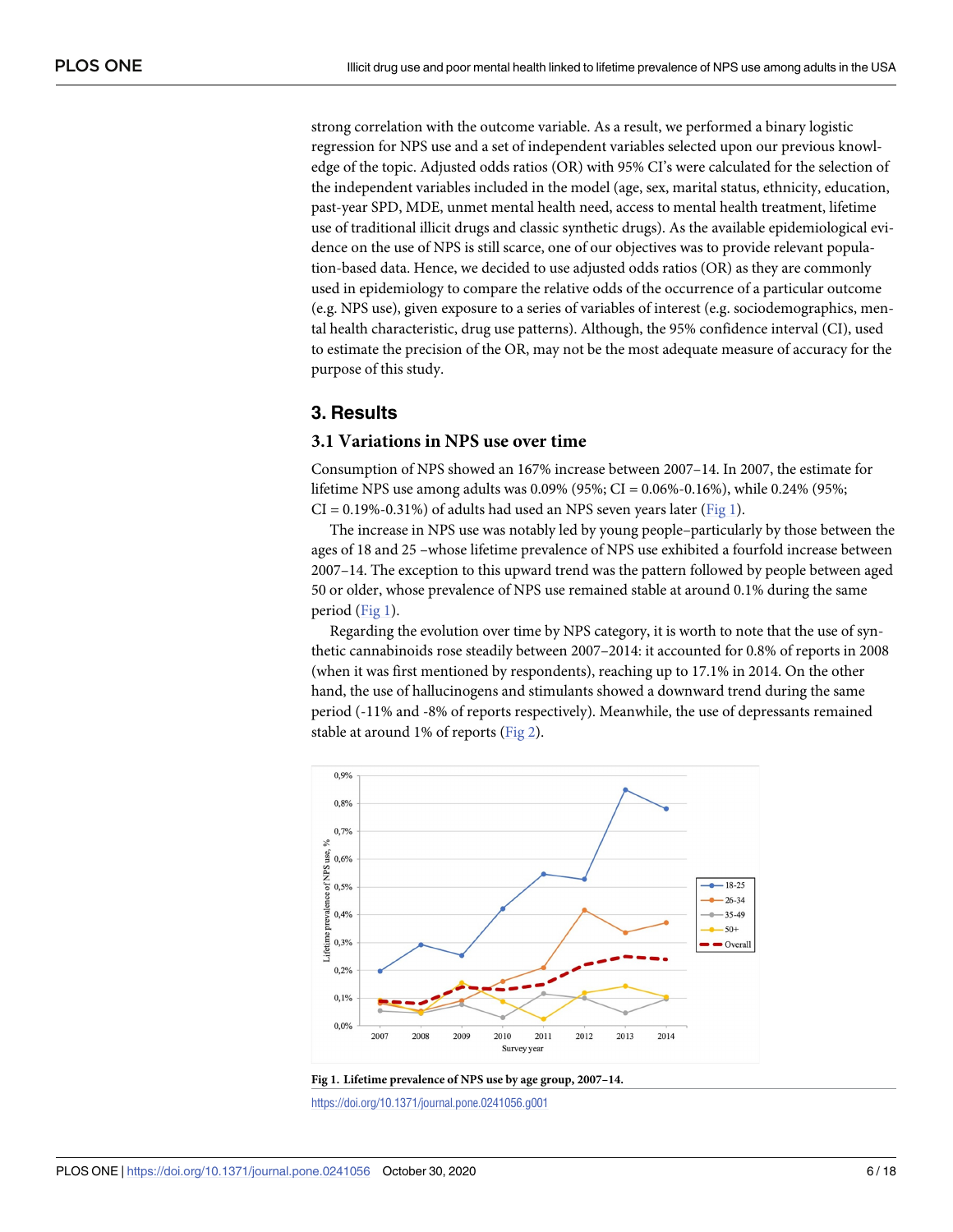<span id="page-6-0"></span>

**[Fig](#page-5-0) 2. Evolution of NPS reported use by pharmacological effect, 2007–14.**

<https://doi.org/10.1371/journal.pone.0241056.g002>

#### **3.2 Lifetime use of NPS by drug class**

Measures of lifetime NPS use were obtained for four NPS categories. The differences in the proportions of these categories were highly significant, with hallucinogens being the most frequently reported by NPS users (73.8%), followed by stimulants (13.9%) and synthetic cannabinoids (11.7%). The use of depressants (0.6%) appeared to be less widespread among our study population (Fig 3). The overall estimate of lifetime NPS use for the seven-year period was 0.17% (95% CI = 0.15%-0.19%), which corresponds to 385 thousand NPS users ([Table](#page-7-0) 1).



<https://doi.org/10.1371/journal.pone.0241056.g003>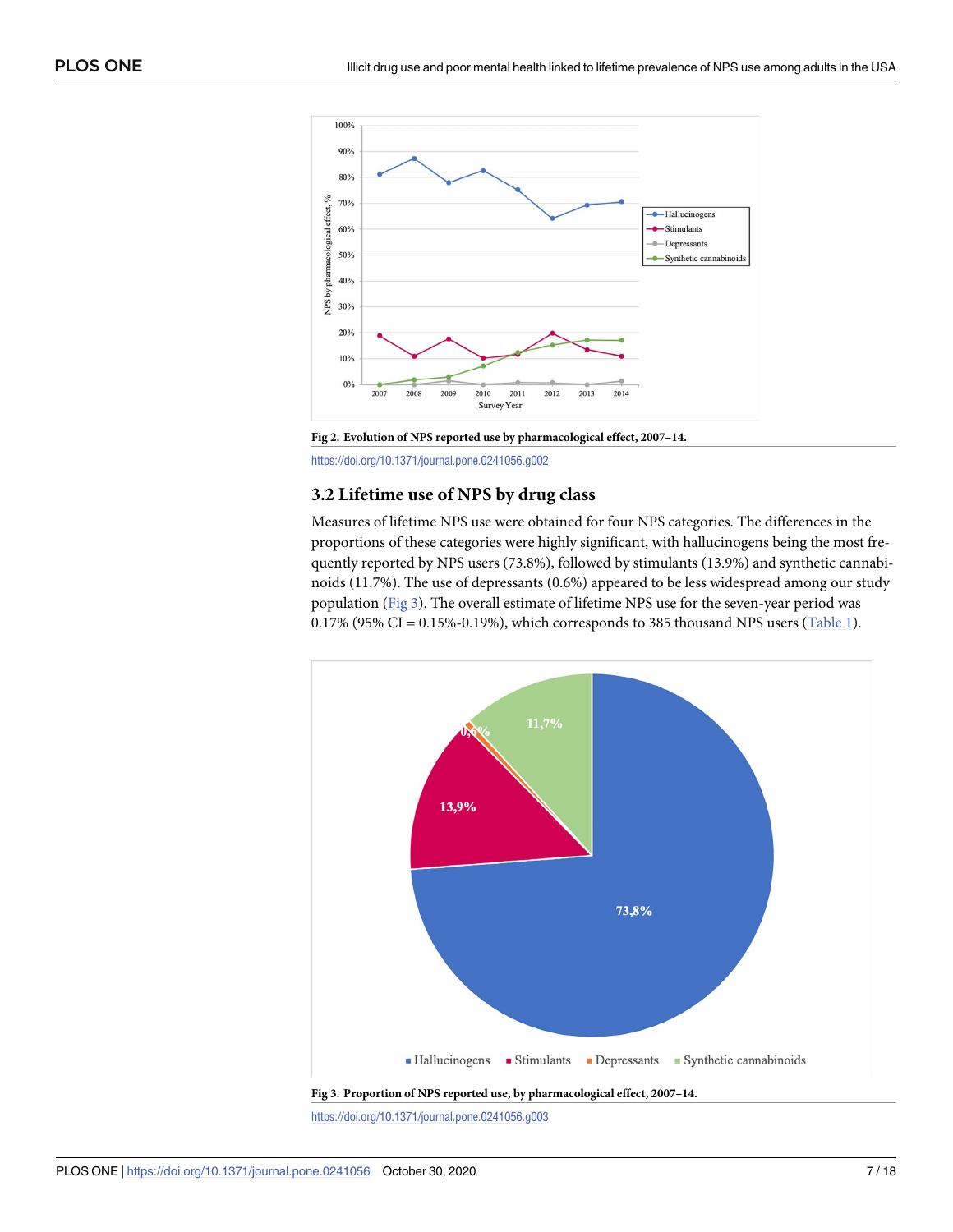|                                       | <b>Lifetime Prevalence Rate</b> |                 |           | <b>NPS Users</b>  | <b>Non-users of NPS</b> |                   |
|---------------------------------------|---------------------------------|-----------------|-----------|-------------------|-------------------------|-------------------|
|                                       | $\%$                            | 95% CI          | $\%$      | 95% CI            | %                       | 95% CI            |
| Overall estimate                      | 0.17                            | $(0.15 - 0.19)$ |           |                   |                         |                   |
| Unweighted sample                     |                                 |                 | $n = 837$ |                   | $n = 307148$            |                   |
| Weighted sample                       |                                 |                 |           | $n = 385011$      |                         | $n = 230802805$   |
| Age                                   |                                 |                 |           |                   |                         |                   |
| $18 - 25$                             | 0.49                            | $(0.43 - 0.55)$ | 43.12     | $(37.54 - 48.87)$ | 14.66                   | $(14.45 - 14.87)$ |
| $26 - 34$                             | 0.22                            | $(017-0.28)$    | 20.64     | $(16.44 - 25.58)$ | 15.79                   | $(15.58 - 16.01)$ |
| $35 - 49$                             | 0.07                            | $(0.05 - 0.10)$ | 11.43     | $(7.95 - 16.16)$  | 27.05                   | $(26.78 - 27.32)$ |
| 50 and older                          | 0.1                             | $(0.07 - 0.14)$ | 24.82     | $(18.27 - 32.76)$ | 42.5                    | $(42.08 - 42.92)$ |
| Sex                                   |                                 |                 |           |                   |                         |                   |
| Male                                  | 0.27                            | $(0.23 - 0.31)$ | 77.34     | $(71.94 - 81.96)$ | 48.17                   | $(47.87 - 48.46)$ |
| Female                                | 0.07                            | $(0.06 - 0.09)$ | 22.66     | $(18.04 - 28.06)$ | 51.83                   | $(51.54 - 52.13)$ |
| Ethnicity                             |                                 |                 |           |                   |                         |                   |
| White                                 | 0.21                            | $(0.19 - 0.24)$ | 84.54     | $(77.75 - 89.54)$ | 67.25                   | $(66.86 - 67.63)$ |
| African American                      | 0.04                            | $(0.02 - 0.08)$ | 2.67      | $(1.35 - 5.20)$   | 11.59                   | $(11.31 - 11.88)$ |
| Hispanic                              | 0.08                            | $(0.06 - 0.11)$ | 7.25      | $(5.33 - 9.78)$   | 14.3                    | $(14.03 - 14.57)$ |
| Other                                 | 0.13                            | $(0.05 - 0.35)$ | 5.54      | $(2.14 - 13.59)$  | 6.86                    | $(6.66 - 7.07)$   |
| <b>Marital Status</b>                 |                                 |                 |           |                   |                         |                   |
| Single                                | 0.28                            | $(0.25 - 0.31)$ | 77.21     | $(70.27 - 82.93)$ | 46.58                   | $(46.22 - 46.94)$ |
| Married                               | 0.07                            | $(0.05 - 0.10)$ | 22.79     | $(17.07 - 29.73)$ | 53.42                   | $(53.06 - 53.78)$ |
| Metropolitan Area Size                |                                 |                 |           |                   |                         |                   |
| Non-Metropolitan                      | 0.13                            | $(0.08 - 0.21)$ | 12.83     | $(8.28 - 19.35)$  | 16.15                   | $(15.79 - 16.52)$ |
| Small Metropolitan                    | 0.18                            | $(0.15 - 0.21)$ | 32.52     | $(28.19 - 37.18)$ | 30.25                   | $(29.69 - 30.83)$ |
| Large Metropolitan                    | 0.17                            | $(0.14 - 0.20)$ | 54.65     | $(48.14 - 61.01)$ | 53.6                    | $(53.10 - 54.09)$ |
| Education                             |                                 |                 |           |                   |                         |                   |
| Elementary                            | 0.02                            | $(0.01 - 0.06)$ | 0.04      | $(0.14 - 1.14)$   | 3.29                    | $(3.15 - 3.43)$   |
| Secondary                             | 0.12                            | $(0.11 - 0.14)$ | 31.11     | $(26.99 - 35.55)$ | 41.52                   | $(41.19 - 41.85)$ |
| Post-secondary                        | 0.21                            | $(0.18 - 0.24)$ | 68.49     | $(64.01 - 72.65)$ | 55.19                   | $(54.84 - 55.54)$ |
| Employment                            |                                 |                 |           |                   |                         |                   |
| Full-Time                             | 0.16                            | $(0.14 - 0.19)$ | 49.94     | $(44.37 - 55.51)$ | 51.24                   | $(50.94 - 51.55)$ |
| Part-Time                             | 0.3                             | $(0.23 - 0.40)$ | 25.29     | $(19.94 - 31.50)$ | 13.87                   | $(13.67 - 14.07)$ |
| Not employed                          | 0.12                            | $(0.09 - 0.15)$ | 24.78     | $(19.39 - 31.08)$ | 34.89                   | $(34.57 - 35.22)$ |
| Income                                |                                 |                 |           |                   |                         |                   |
| Less than 20,000                      | 0.29                            | $(0.24 - 0.37)$ | 32.4      | $(26.83 - 38.52)$ | 18.29                   | $(17.98 - 18.61)$ |
| 20,000 to 49,999                      | 0.13                            | $(0.11 - 0.17)$ | 26.3      | $(21.31 - 31.98)$ | 32.48                   | $(32.18 - 32.77)$ |
| 50,000 to 74,999                      | 0.14                            | $(0.10 - 0.20)$ | 14.89     | $(10.88 - 20.04)$ | 17.28                   | $(16.98 - 17.59)$ |
| More than 75,000                      | 0.14                            | $(0.11 - 0.17)$ | 26.41     | $(21.61 - 31.85)$ | 31.95                   | $(31.49 - 32.42)$ |
| <b>Health Insurer</b>                 |                                 |                 |           |                   |                         |                   |
| Private                               | 0.15                            | $(0.13 - 0.17)$ | 59.65     | $(52.95 - 66.01)$ | 66.68                   | $(66.29 - 67.08)$ |
| Medicare                              | 0.18                            | $(0.08 - 0.42)$ | 8.62      | $(3.73 - 18.66)$  | 7.84                    | $(7.63 - 8.06)$   |
| Medicaid                              | 0.13                            | $(0.09 - 0.18)$ | 4.96      | $(3.50 - 7.00)$   | 6.46                    | $(6.31 - 6.60)$   |
| Tricare & VA                          | 0.13                            | $(0.06 - 0.31)$ | 1.41      | $(0.61 - 3.21)$   | 1.75                    | $(1.67 - 1.84)$   |
| Other                                 | 0.37                            | $(0.21 - 0.67)$ | 4.12      | $(2.32 - 7.21)$   | 1.84                    | $(1.77-1.92)$     |
| Uninsured                             | 0.23                            | $(0.18 - 0.29)$ | 21.23     | $(16.64 - 26.68)$ | 15.43                   | $(15.21 - 15.64)$ |
| <b>Receives Government Assistance</b> | 0.19                            | $(0.16 - 0.24)$ | 20.73     | $(16.64 - 22.52)$ | 17.84                   | $(17.60 - 18.09)$ |
| <b>Economic Vulnerability</b>         |                                 |                 |           |                   |                         |                   |
| No vulnerability                      | 0.14                            | $(0.11 - 0.17)$ | 37.48     | $(31.41 - 43.97)$ | 45.51                   | $(45.16 - 45.86)$ |

#### <span id="page-7-0"></span>[Table](#page-6-0) 1. Lifetime prevalence rate of NPS use among adults by sociodemographic variables, characteristics of Users and Non-users of NPS, 2007-14.

(*Continued*)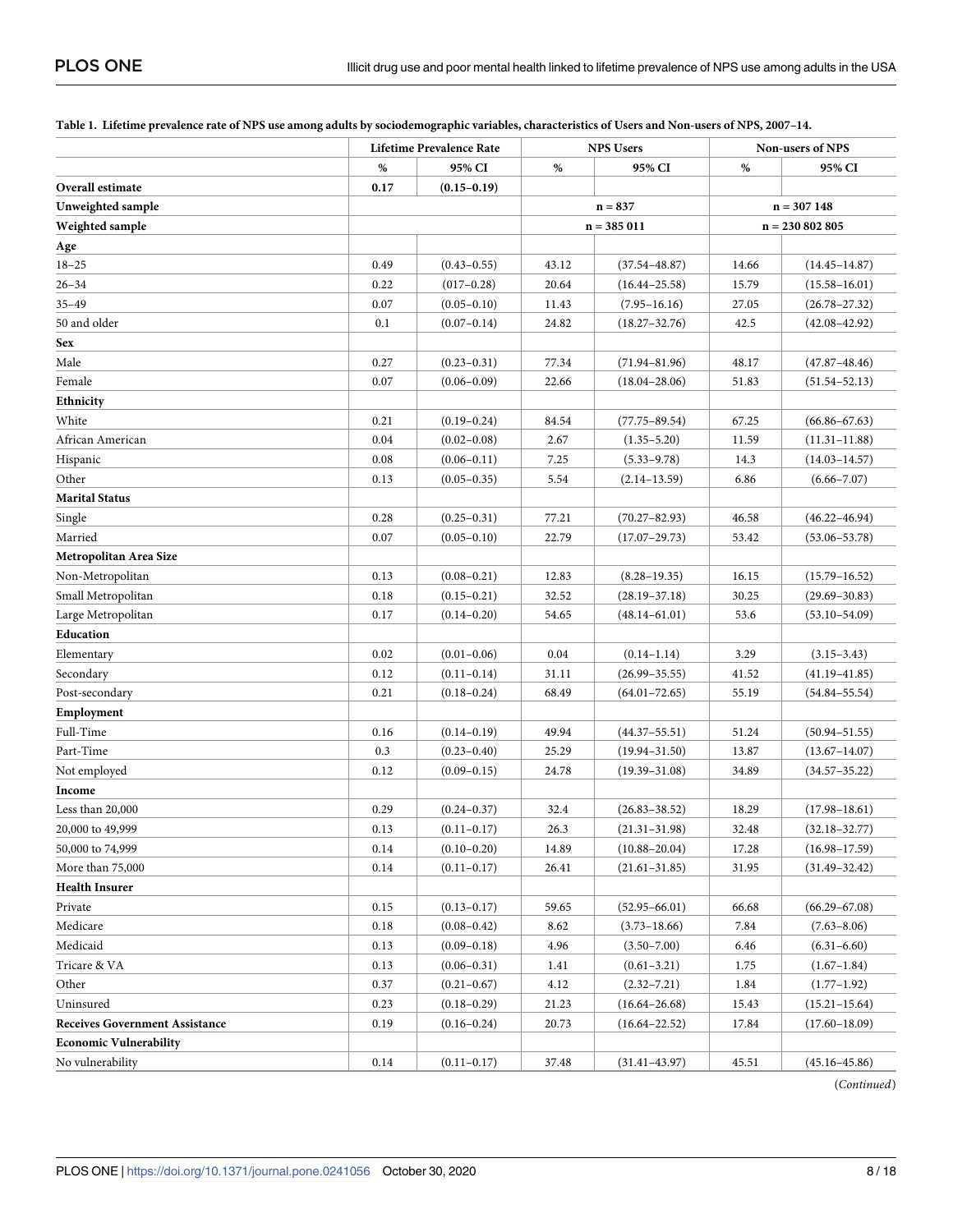**Table 1.** (Continued)

|                                              |      | <b>Lifetime Prevalence Rate</b> | <b>NPS Users</b> |                   | Non-users of NPS |                   |
|----------------------------------------------|------|---------------------------------|------------------|-------------------|------------------|-------------------|
|                                              | $\%$ | 95% CI                          | %                | 95% CI            | $\%$             | 95% CI            |
| Overall estimate                             | 0.17 | $(0.15 - 0.19)$                 |                  |                   |                  |                   |
| Unweighted sample                            |      |                                 | $n = 837$        |                   | $n = 307148$     |                   |
| Weighted sample                              |      |                                 | $n = 385011$     |                   | $n = 230802805$  |                   |
| Low (1 attribute)                            | 0.2  | $(0.15 - 0.25)$                 | 36.29            | $(28.19 - 43.10)$ | 29.87            | $(29.53 - 30.22)$ |
| Moderate (2 attributes)                      | 0.19 | $(0.14 - 0.25)$                 | 15.79            | $(11.73 - 20.91)$ | 13.95            | $(13.71 - 14.19)$ |
| High (3 or 4 attributes)                     | 0.18 | $(0.14 - 0.23)$                 | 11.44            | $(8.51 - 15.21)$  | 10.67            | $(10.44 - 10.91)$ |
| Past-Year Serious Psychological Distress     |      |                                 |                  |                   |                  |                   |
| No                                           |      |                                 |                  |                   |                  |                   |
| Yes                                          | 0.42 | $(0.33 - 0.52)$                 | 26.38            | $(22.64 - 27.61)$ | 10.51            | $(10.35 - 10.68)$ |
| Past-Year Major Depressive Episode           |      |                                 |                  |                   |                  |                   |
| No                                           |      |                                 |                  |                   |                  |                   |
| Yes                                          | 0.45 | $(0.34 - 0.58)$                 | 18.14            | $(14.69 - 19.50)$ | 6.73             | $(6.60 - 6.86)$   |
| Past-Year Perceived Unmet Mental Health Need |      |                                 |                  |                   |                  |                   |
| No                                           |      |                                 |                  |                   |                  |                   |
| Yes                                          | 0.51 | $(0.39 - 0.65)$                 | 15.03            | $(12.76 - 16.90)$ | 4.91             | $(4.80 - 5.02)$   |
| Past-Year Received Mental Treatment          |      |                                 |                  |                   |                  |                   |
| No                                           |      |                                 |                  |                   |                  |                   |
| Yes                                          | 0.32 | $(0.25 - 0.41)$                 | 26.93            | $(24.80 - 32.82)$ | 14.01            | $(13.80 - 14.22)$ |
| Lifetime use of traditional illicit drugs    |      |                                 |                  |                   |                  |                   |
| No use of traditional illicit drugs          |      |                                 |                  |                   |                  |                   |
| Any traditional illicit drug                 | 0.36 | $(0.32 - 0.40)$                 | 98.71            | $(97.38 - 99.37)$ | 45.41            | $(45.10 - 45.73)$ |
| Cocaine                                      | 0.88 | $(0.78 - 1.00)$                 | 85.46            | $(82.43 - 88.05)$ | 15.97            | $(15.77 - 16.18)$ |
| Crack                                        | 1.28 | $(1.04 - 1.57)$                 | 29.19            | $(24.22 - 34.70)$ | 3.76             | $(3.65 - 3.87)$   |
| Heroin                                       | 2.92 | $(2.29 - 3.73)$                 | 32.08            | $(26.04 - 38.79)$ | 1.78             | $(1.69 - 1.87)$   |
| Cannabis                                     | 0.36 | $(0.33 - 0.41)$                 | 98.66            | $(97.31 - 99.34)$ | 44.99            | $(44.67 - 45.30)$ |
| Lifetime use of classic synthetic drugs      |      |                                 |                  |                   |                  |                   |
| No use of synthetic drugs                    |      |                                 |                  |                   |                  |                   |
| Any classic synthetic drug                   | 1.09 | $(0.97 - 1.22)$                 | 92.43            | $(89.56 - 94.56)$ | 14.02            | $(13.86 - 14.18)$ |
| <b>LSD</b>                                   | 1.35 | $(1.19 - 1.52)$                 | 82.95            | $(79.43 - 85.98)$ | 10.14            | $(10.00 - 10.29)$ |
| Ecstasy                                      | 1.82 | $(1.60 - 2.06)$                 | 70.41            | $(63.78 - 76.27)$ | 6.34             | $(6.22 - 6.4)$    |
| Methamphetamine                              | 0.67 | $(0.45 - 1.00)$                 | 8.01             | $(5.27 - 12.00)$  | 1.98             | $(1.90 - 2.07)$   |
| GHB                                          | 3.59 | $(2.73 - 4.70)$                 | 13.14            | $(10.05 - 17.00)$ | 0.59             | $(0.55 - 0.62)$   |
| PCP                                          | 1.51 | $(1.13 - 2.01)$                 | 24.64            | $(19.28 - 30.93)$ | 2.68             | $(2.58 - 2.79)$   |

<https://doi.org/10.1371/journal.pone.0241056.t001>

# **3.3 Lifetime prevalence of NPS use and sociodemographic characteristics of users**

According to our results [\(Table](#page-7-0) 1), NPS users were mostly white Americans (84.54%; 95%  $CI = 77.75\% - 89.54\%$ , men (77.34%; 95%  $CI = 71.94\% - 81.96\%$ ), living on their own (77.21%; 95% CI = 70.27%-82.93%) in large metropolitan areas (54.65%; 95% CI = 48.14%-61.01%). Most NPS users had college level of education of higher (68.49%; 95% CI = 64.01%-72.65%).

The large majority of NPS users were active workers: 49.94% of them work on a full-time basis (95% CI = 44.37%-55.51%) and 25.29% had a part-time job (95% CI = 19.94%-31.50%). As NPS use still was a rare phenomenon during the period under study, comparisons with non-users of NPS and general population appear to be equivalent.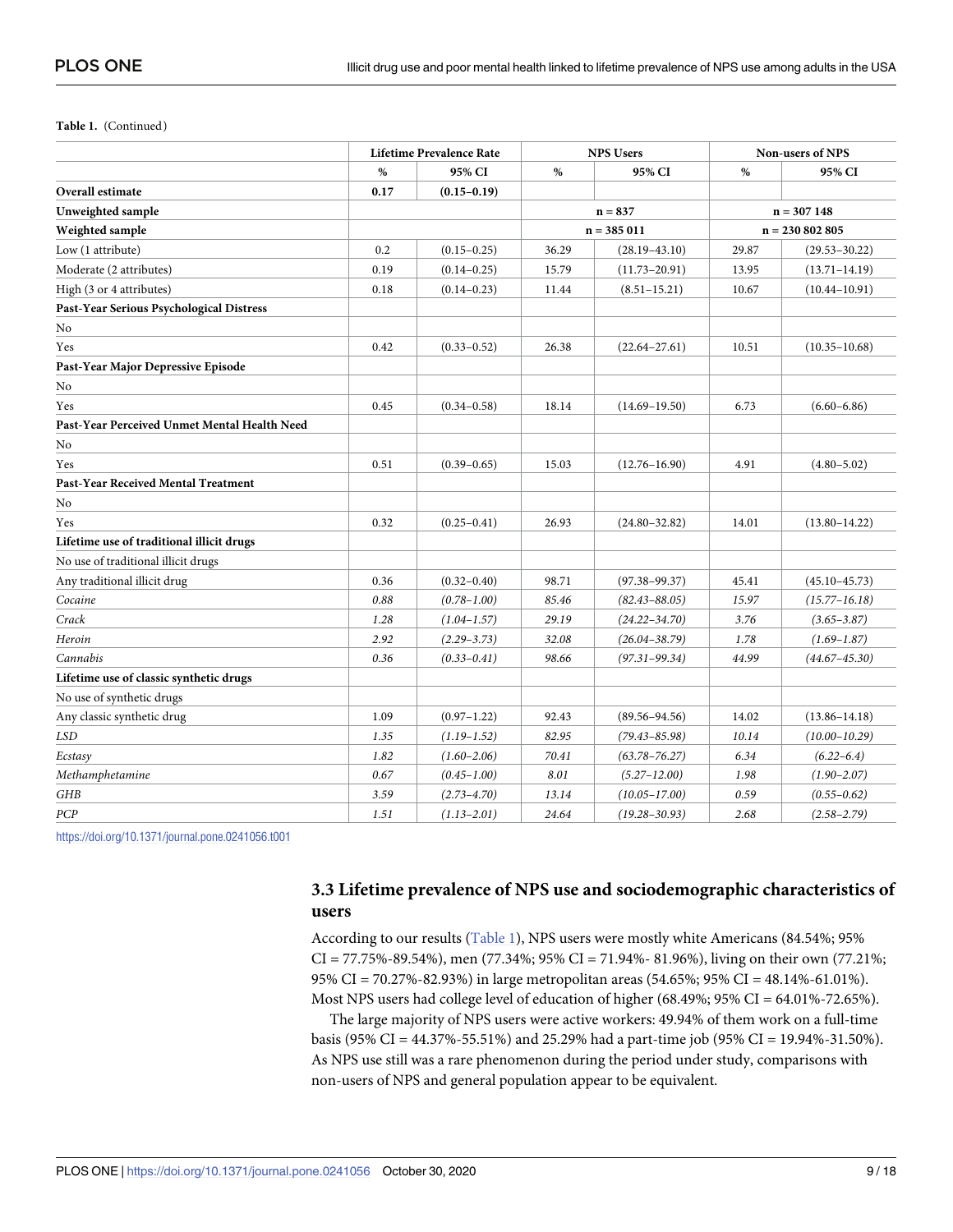<span id="page-9-0"></span>The proportion of people having a household annual income lower than \$20,000 was slightly higher among NPS users  $(32.4\%; 95\% \text{ CI} = 26.83\% - 38.52\%)$  than among non-users  $(18.29\%; 95\% \text{ CI} = 17.98\% \cdot 18.61\%)$ . Similarly, the proportions of people without health insurance (21.23%; 95% CI = 16.64%-26.68%) and receiving government assistance (20.73%; 95%  $CI = 16.64\% - 25.52\%)$  were relatively higher among NPS users as compared to non-users (15.43%; 95% CI = 15.21%-15.64% and 17.84%; 95% CI = 17.60%-18.09%, respectively). Consequently, the proportion of people showing no factors of socioeconomic vulnerability as defined by our vulnerability index (cf. 2.3) was lower among NPS users (37.48%; 95% CI = 31.41%-43.97%) than among non-users (45.51%; 95% CI = 45.16%-45.86%). Finally, the use of NPS was more common among young adults under 35 years old, particularly among those aged 18 to 25 that represent about 4 in 10 NPS users. Together, young adults aged 18 to 34 represented 63.76% of NPS users, while they only represented 30.45% of non-users ([Table](#page-7-0) 1). In addition, the lifetime prevalence rates of NPS use for those age groups–  $0.49\%$  (95% CI = 0.43%-0.55%) and 0.22% (95% CI = 0.17%-0.28%) respectively–were higher than the overall prevalence rate of 0.17% (95% CI = 0.15%-0.19%) [\(Table](#page-7-0) 1).

NPS users with the highest level of education were twice more likely to use an NPS (adjusted OR = 2.46). Conversely, the use of NPS was significantly less likely among people aged between 35–49 (adjusted  $OR = 0.14$ ; 95%  $CI = 0.10$ –0.21) and among African Americans (adjusted OR =  $0.32$ ; 95% CI =  $0.14 - 0.581$ ) ([Table](#page-10-0) 2).

Different trends in NPS use observed among age groups. The use of hallucinogens was predominantly reported by people aged 34 or younger, especially by young adults under 25 (78.6% of them reported use of NPS hallucinogens). Meanwhile, the use of stimulants seemed to be more common among people aged 50 or older (54.7% of them reported use of NPS stimulants). Interestingly, as illustrated by  $Fig 4$  $Fig 4$ , the use of hallucinogens seems to decrease with age, while the use of stimulants follows the opposite pattern. The use of synthetic cannabinoids was relatively similar across ages.

#### **3.4 Patterns of illicit drug use among NPS users**

As shown in [Table](#page-7-0) 1, 98.71% (95% CI = 97.38%-99.37%) of NPS users had already consumed at least one of the four most used illicit drugs (e.g. cocaine, crack, heroin and cannabis) in their lifespan. Cannabis and cocaine were the most common illicit drugs consumed by NPS users: almost all of them had already used cannabis (98.66%;  $95\%$  CI = 97.31%-99.34%) and 85.46%  $(95\% \text{ CI} = 82.43\% - 88.05\%)$  had consumed cocaine at least once in their life ([Table](#page-7-0) 1).

Additionally,  $92.43\%$  ( $95\%$  CI =  $89.56\%$ - $94.56\%$ ) of NPS users had also already used classic synthetic drugs, particularly LSD (82.95%; 95% CI = 79.43%-85.98%) and ecstasy (70.41%; 95% CI = 63.78%-76.27%). The use of PCP (24.64%; 95% CI = 19.28–30.93%), GHB (13.14%; 95% CI = 10.05–17.00%) and methamphetamine (8.01%; 95% CI = 5.27–12.00%) appeared to be less common among NPS users ([Table](#page-7-0) 1). Overall, NPS users seemed to have followed a pattern of polysubstance use throughout their life, which involves both traditional illicit drugs and classic synthetic drugs.

Overall, people having already tried at least one classic synthetic drug in their life were 28.44 times more likely to use an NPS (95% CI = 19.36–41.77, *p <* 0.000) and those that had used traditional illicit drugs were 7.67 times more likely to do so  $(95\% \text{ CI} = 3.46{\text -}16.88,$ *p <* 0.000) [\(Table](#page-10-0) 2).

#### **3.5 Use of NPS and mental health**

NPS use seemed to be more frequent among adults who had experienced mental health problems. While the overall estimate of lifetime NPS use for adults was 0.17%, it reached 0.42%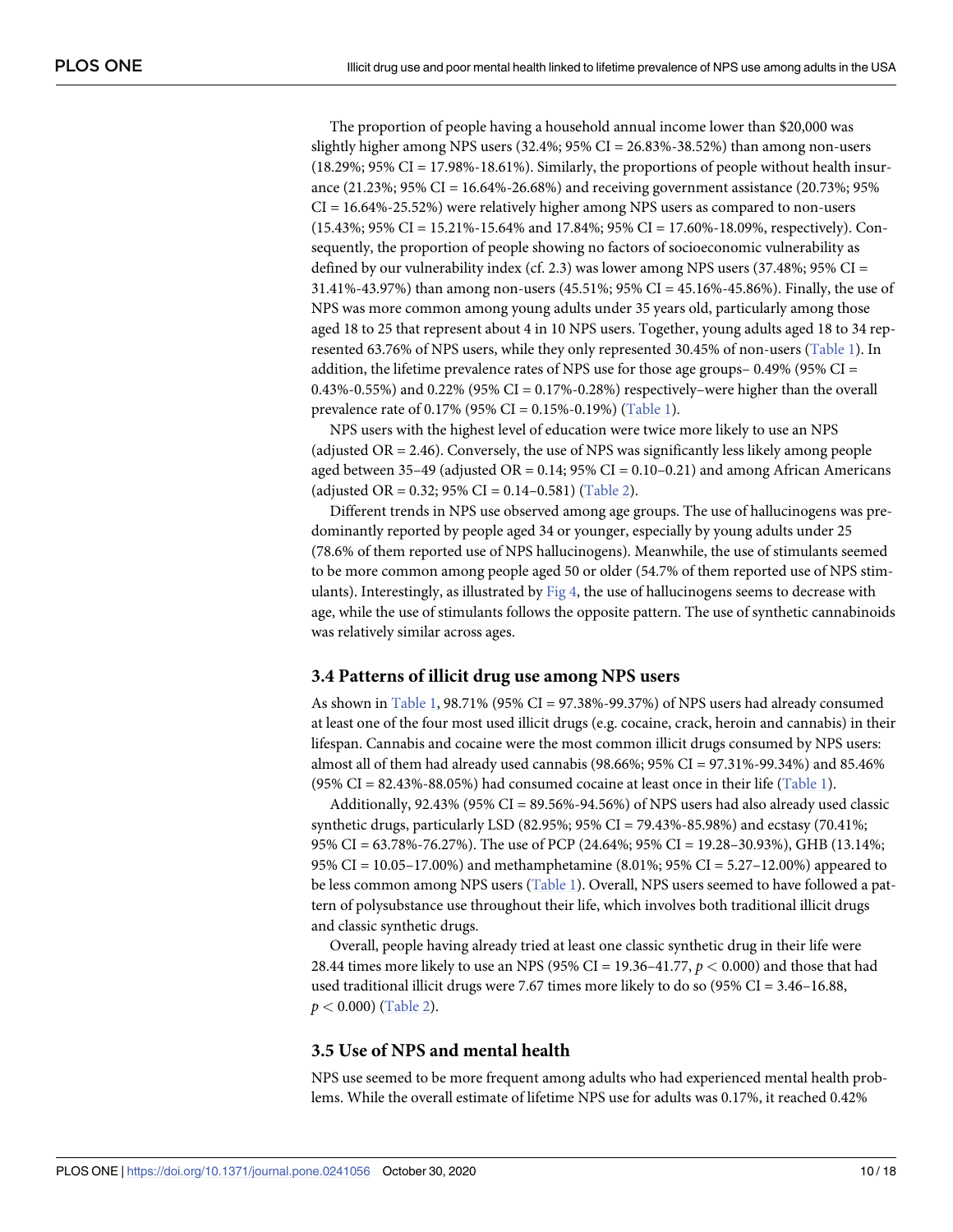|                                          | Unadjusted   |                |         | Adjusted <sup>(a)</sup> |                 |            |  |
|------------------------------------------|--------------|----------------|---------|-------------------------|-----------------|------------|--|
|                                          | <b>OR</b>    | 95% CI         | p-Value | <b>OR</b>               | 95% CI          | $p$ -Value |  |
| Age                                      |              |                |         |                         |                 |            |  |
| $18 - 25$                                | $\mathbf{1}$ |                |         | $\mathbf{1}$            |                 |            |  |
| $26 - 34$                                | 0.44         | $0.34 - 0.58$  | < 0.001 | 0.34                    | $(0.25 - 0.46)$ | < 0.001    |  |
| $35 - 49$                                | 0.14         | $0.10 - 0.21$  | < 0.001 | 0.14                    | $(0.10 - 0.21)$ | < 0.001    |  |
| 50 and older                             | 0.20         | $0.13 - 0.29$  | < 0.001 | 0.33                    | $(0.23 - 0.49)$ | < 0.001    |  |
| <b>Sex</b>                               |              |                |         |                         |                 |            |  |
| Female versus Male                       | 0.27         | $0.20 - 0.36$  | < 0.001 | 0.34                    | $(0.25 - 0.46)$ | < 0.001    |  |
| <b>Marital Status</b>                    |              |                |         |                         |                 |            |  |
| Married versus Single                    | 0.26         | $0.18 - 0.37$  | < 0.001 | 0.54                    | $(0.38 - 0.77)$ | 0.01       |  |
| Ethnicity                                |              |                |         |                         |                 |            |  |
| White                                    | $\mathbf{1}$ |                |         | $\mathbf{1}$            |                 |            |  |
| African American                         | 0.18         | $0.09 - 0.37$  | < 0.001 | 0.32                    | $(0.14 - 0.58)$ | 0.002      |  |
| Hispanic                                 | 0.40         | $0.29 - 0.57$  | < 0.001 | 0.56                    | $(0.37 - 0.74)$ | 0.001      |  |
| Other                                    | 0.64         | $0.24 - 1.75$  | 0.382   | 0.97                    | $(0.34 - 2.76)$ | 0.950      |  |
| Metropolitan Area Size                   |              |                |         |                         |                 |            |  |
| Non-Metropolitan                         | $\mathbf{1}$ |                |         |                         |                 |            |  |
| Small Metropolitan                       | 1.35         | $0.84 - 2.18$  | 0.209   |                         |                 |            |  |
| Large Metropolitan                       | 1.28         | $0.76 - 2.16$  | 0.343   |                         |                 |            |  |
| Education                                |              |                |         |                         |                 |            |  |
| Elementary                               | $\mathbf{1}$ |                |         | $\mathbf{1}$            |                 |            |  |
| Secondary                                | 6.17         | $2.14 - 17.81$ | 0.001   | 1.29                    | $(0.43 - 3.82)$ | 0.645      |  |
| Post-secondary                           | 10.22        | $3.52 - 29.70$ | < 0.001 | 2.46                    | $(0.82 - 7.36)$ | 0.105      |  |
| Employment                               |              |                |         |                         |                 |            |  |
| Full-Time                                | $\mathbf{1}$ |                |         |                         |                 |            |  |
| Part-Time                                | 1.87         | $1.38 - 2.53$  | < 0.001 |                         |                 |            |  |
| Not employed                             | 0.73         | $0.54 - 0.99$  | 0.041   |                         |                 |            |  |
| Income                                   |              |                |         |                         |                 |            |  |
| Less than 20,000                         | $\mathbf{1}$ |                |         |                         |                 |            |  |
| 20,000 to 49,999                         | 0.46         | $0.33 - 0.64$  | < 0.001 |                         |                 |            |  |
| 50,000 to 74,999                         | 0.49         | $0.33 - 0.72$  | 0.001   |                         |                 |            |  |
| More than 75,000                         | 0.47         | $0.34 - 0.63$  | < 0.001 |                         |                 |            |  |
| <b>Receives Government Assistance</b>    |              |                |         |                         |                 |            |  |
| Yes versus no                            | 1.20         | $0.92 - 1.58$  | 0.174   |                         |                 |            |  |
| <b>Health Insurer</b>                    |              |                |         |                         |                 |            |  |
| Private                                  | $\mathbf{1}$ |                |         |                         |                 |            |  |
| Medicare                                 | 1.23         | $0.51 - 2.99$  | 0.647   |                         |                 |            |  |
| Medicaid                                 | 0.86         | $0.59 - 1.26$  | 0.434   |                         |                 |            |  |
| Tricare & VA                             | 0.90         | $0.38 - 2.11$  | 0.800   |                         |                 |            |  |
| Other                                    | 2.50         | 1.38-4.54      | 0.003   |                         |                 |            |  |
| Uninsured                                | 1.54         | $1.16 - 2.05$  | 0.003   |                         |                 |            |  |
| <b>Economic Vulnerability</b>            |              |                |         |                         |                 |            |  |
| No vulnerability                         | $\mathbf{1}$ |                |         |                         |                 |            |  |
| Low (1 attribute)                        | 1.43         | $1.01 - 2.03$  | 0.042   |                         |                 |            |  |
| Moderate (2 attributes)                  | 1.37         | $0.97 - 1.95$  | 0.074   |                         |                 |            |  |
| High (3 or 4 attributes)                 | 1.30         | $0.91 - 1.86$  | 0.143   |                         |                 |            |  |
| Past-Year Serious Psychological Distress |              |                |         |                         |                 |            |  |

#### <span id="page-10-0"></span>[Table](#page-9-0) 2. Unadjusted and adjusted binary logistic regression of factors associated with NPS use among adults in the USA, 2007-14.

(*Continued*)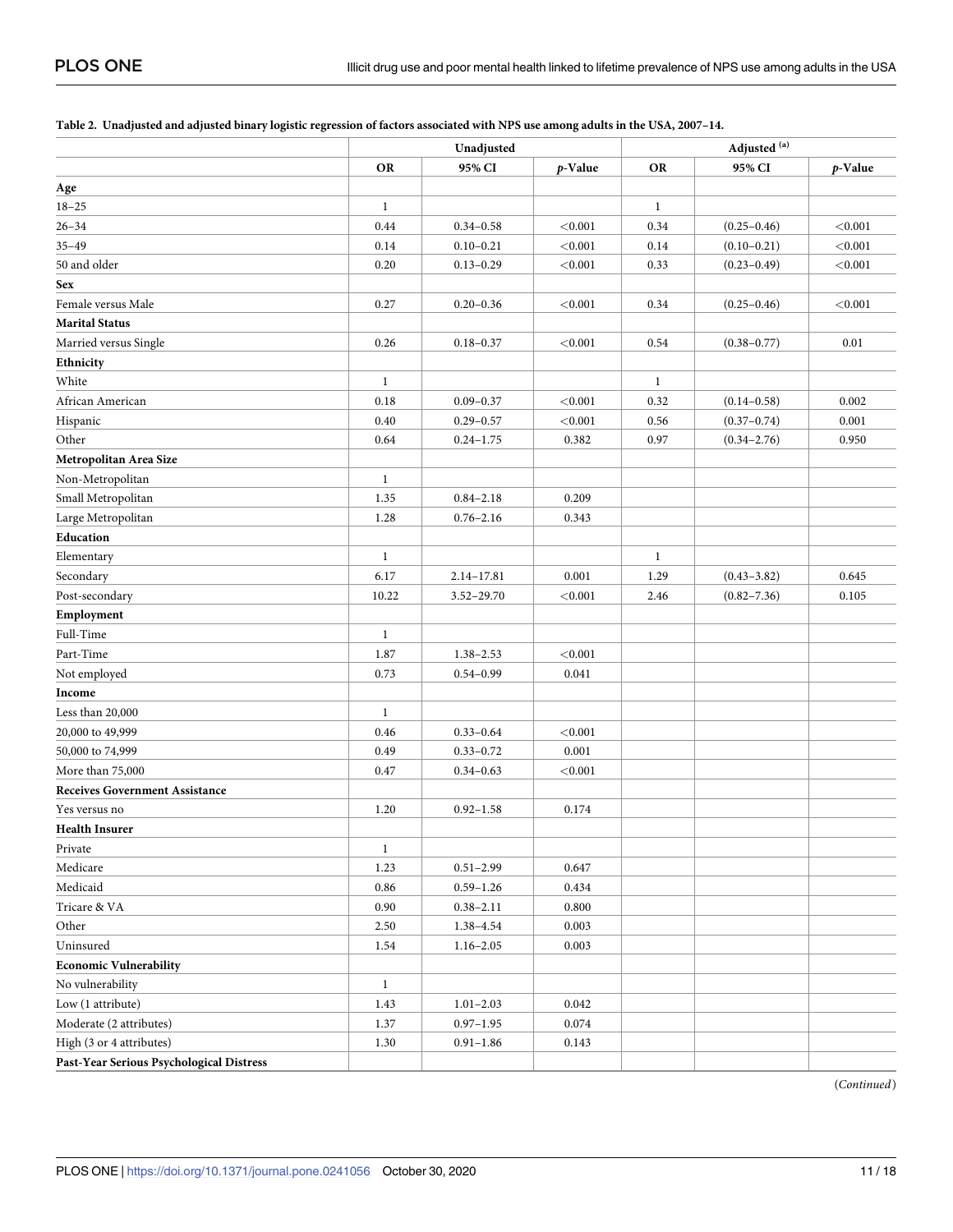#### <span id="page-11-0"></span>**Table 2.** (Continued)

|                                              | Unadjusted |                |         | Adjusted <sup>(a)</sup> |                   |         |  |
|----------------------------------------------|------------|----------------|---------|-------------------------|-------------------|---------|--|
|                                              | <b>OR</b>  | 95% CI         | p-Value | <b>OR</b>               | 95% CI            | p-Value |  |
| Yes versus no                                | 3.05       | $2.29 - 4.07$  | < 0.001 | 1.14                    | $(0.80 - 1.63)$   | 0.454   |  |
| Past-Year Major Depressive Episode           |            |                |         |                         |                   |         |  |
| Yes versus no                                | 3.07       | $2.23 - 4.24$  | < 0.001 | 1.37                    | $(0.90 - 2.0)$    | 0.137   |  |
| Past-Year Perceived Unmet Mental Health Need |            |                |         |                         |                   |         |  |
| Yes versus no                                | 3.43       | $2.59 - 4.54$  | < 0.001 | 1.29                    | $(0.89 - 1.86)$   | 0.177   |  |
| <b>Past-Year Received Mental Treatment</b>   |            |                |         |                         |                   |         |  |
| Yes versus no                                | 2.26       | $1.70 - 3.01$  | < 0.001 | 1.31                    | $(0.94 - 1.81)$   | 0.107   |  |
| Lifetime use of traditional illicit drugs    |            |                |         |                         |                   |         |  |
| Yes versus no                                | 91.93      | 44.64-189.30   | < 0.001 | 7.67                    | $(3.49 - 16.88)$  | < 0.001 |  |
| Cocaine                                      | 30.92      | 24.69-38.72    | < 0.001 |                         |                   |         |  |
| Crack                                        | 10.56      | $8.21 - 13.57$ | < 0.001 |                         |                   |         |  |
| Heroin                                       | 26.10      | 19.33-35.25    | < 0.001 |                         |                   |         |  |
| Cannabis                                     | 90.22      | 44.20-184.18   | < 0.001 |                         |                   |         |  |
| Lifetime use of classic synthetic drugs      |            |                |         |                         |                   |         |  |
| Yes versus no                                | 74.88      | 52.72-106.35   | < 0.001 | 28.44                   | $(19.36 - 41.77)$ | < 0.001 |  |
| LSD                                          | 43.11      | 34.34-54.12    | < 0.001 |                         |                   |         |  |
| Ecstasy                                      | 35.13      | 26.04-47.39    | < 0.001 |                         |                   |         |  |
| Methamphetamine                              | 4.30       | $2.76 - 6.71$  | < 0.001 |                         |                   |         |  |
| GHB                                          | 25.55      | 18.68-34.94    | < 0.001 |                         |                   |         |  |
| PCP                                          | 11.87      | $8.69 - 16.21$ | < 0.001 |                         |                   |         |  |

(a) Adjusted binary logistic regression for age group, sex, ethnicity, marital status, education, past-year experience of SPD, MDE, unmet mental health need, access to mental health treatment, and lifetime use of traditional illicit drug and classic synthetic drug

<https://doi.org/10.1371/journal.pone.0241056.t002>

(95% CI = 0.33%-0.52%) among adults who experienced serious psychological distress (SPD) in the last year and  $0.45\%$  (95% CI =  $0.34\%$ -0.58%) among those who had a major depressive episode (MDE). Moreover, the estimate for lifetime NPS use was 0.32% (95% CI = 0.25%- 0.41%) for adults who received mental health treatment during the last year, while it was





<https://doi.org/10.1371/journal.pone.0241056.g004>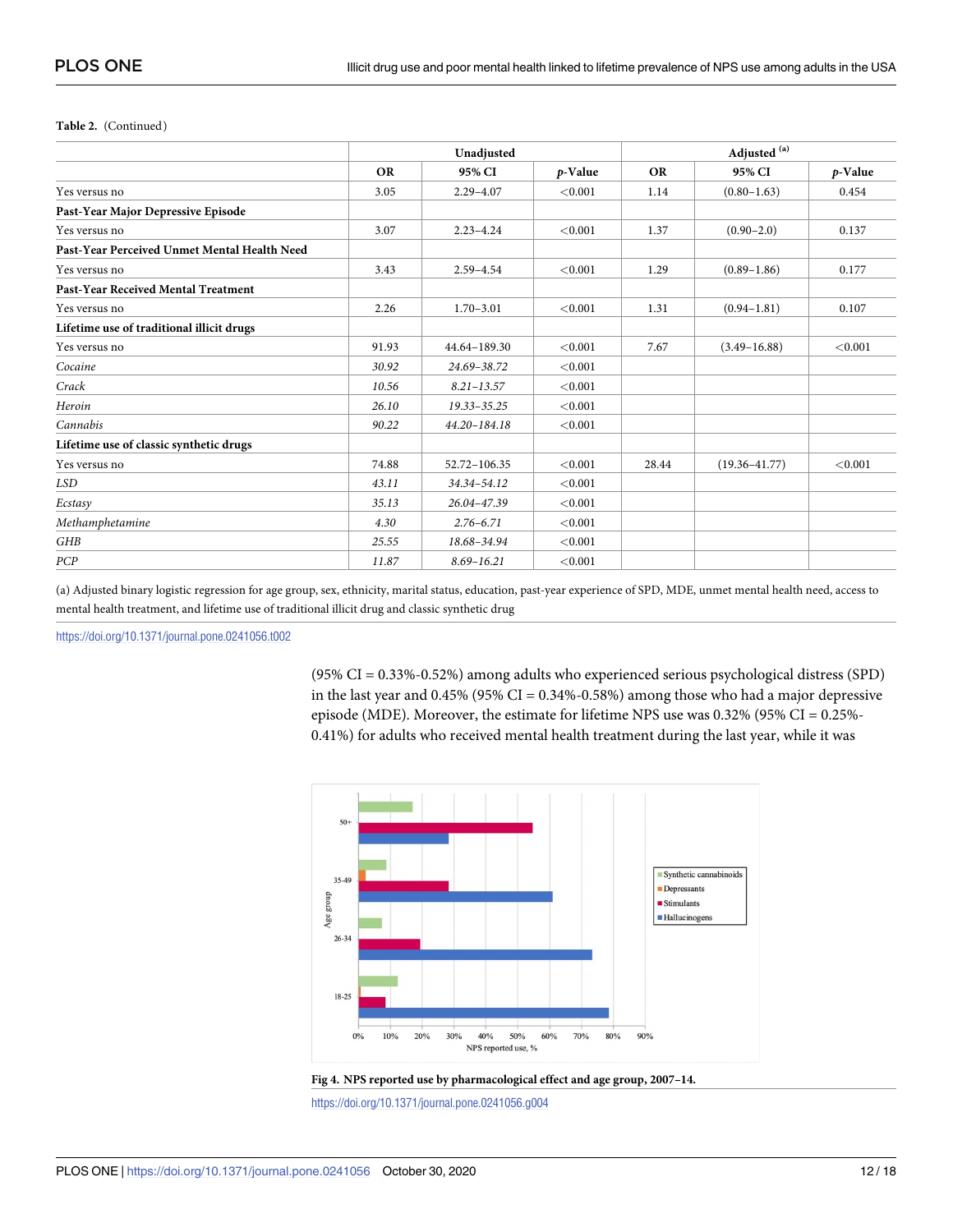<span id="page-12-0"></span>0.51% (95% CI = 0.39%-0.65%) among those that had perceived an unmet mental health need [\(Table](#page-7-0) 1).

As shown in [Table](#page-10-0) 2, adults experiencing mental health problems were more exposed to NPS use: adults who had had a MDE over the last 12 months were 1.36 times more likely to have used an NPS (95% CI = 0.90–2.00), while those who experienced SPD in the last year were 1.14 times more likely to have used an NPS ( $95\%$  CI = 0.80–1.63). Finally, adults with unsolved mental health issues were 1.29 times more likely to have used NPS (95% CI = 0.89– 1.86), while those who received mental health treatment were 1.31 times more likely to have used an NPS (95% CI =  $0.94-1.81$ ).

# **4. Discussion**

According to our findings, the lifetime prevalence of NPS use increased between 2007–14, especially among young adults aged 18 to 25. Although the level of education of NPS users was relatively higher as compared to non-users (or general population), NPS users seemed to have a less wealthy situation. NPS users seemed to have followed a pattern of polysubstance use throughout their life, particularly of cannabis, cocaine and classic synthetic drugs. This is consistent with findings from prior international studies that have already pointed out patterns of polysubstance use among NPS users [[11](#page-14-0)]. As most of the NPS emulate the effects of classic synthetic drugs (e.g. LSD, ecstasy, PCP), their use may be considered as a contributing factor to NPS use. Our study shows that NPS use seems to be more prevalent among people having mental health problems, which is also consistent with prior studies in the field that point to a higher prevalence of NPS use among psychiatric patients, with NPS users being also more likely to require intensive psychiatric care. Moreover, clinical case studies have suggested that the use of synthetic cannabinoids may trigger or aggravate psychotic episodes [\[44–47\]](#page-16-0). Considering that scientific evidence has already suggested a bidirectional association between psychotic experiences and selected substance use disorders, the rise in NPS use may have a negative impact on population mental health outcomes [\[48–50\]](#page-16-0). As affordability issues are the most frequently mentioned reasons for not receiving mental health services in the USA [\[51\]](#page-16-0), the association between NPS use and mental health is particularly worrying, especially taking into account the higher proportion of NPS users that declared an unmet mental health need and their relative more precarious socioeconomic situation as compared to non-users. Yet socioeconomic vulnerability appeared to be less important than mental health issues as a correlate to NPS use, as lifetime prevalence of NPS use did not vary according to composite levels of wealth.

The profile of NPS users that may be addressed based on the results of our study (highly educated young adults, economically active yet relatively unprivileged, presenting higher levels of mental health issues than the general population) seem to be concordant with results from recent studies conducted in Europe among NPS users that identify young active workers using NPS to cope with their daily life challenges and dealing with health issues as one of the various profiles of NPS users [\[52–](#page-16-0)[54](#page-17-0)].

It is noteworthy to emphasise a few limitations of this study. First, the overall objective of the NSDUH is to provide data on the level and patterns of alcohol, tobacco and illegal substance use and misuse, while the present study particularly aimed to look at the use of NPS based on the data obtained through open-ended questions. In addition, commonly used data collection strategies are known to be inefficient for rare events data such as NPS use, while statistical procedures such as logistic regression, can considerably underestimate the probability of rare events [\[55\]](#page-17-0). Hence, most of results obtained through this study are not statistically significant yet they give a valuable input for the study of NPS use as they come from one of the few population-based data sources currently available.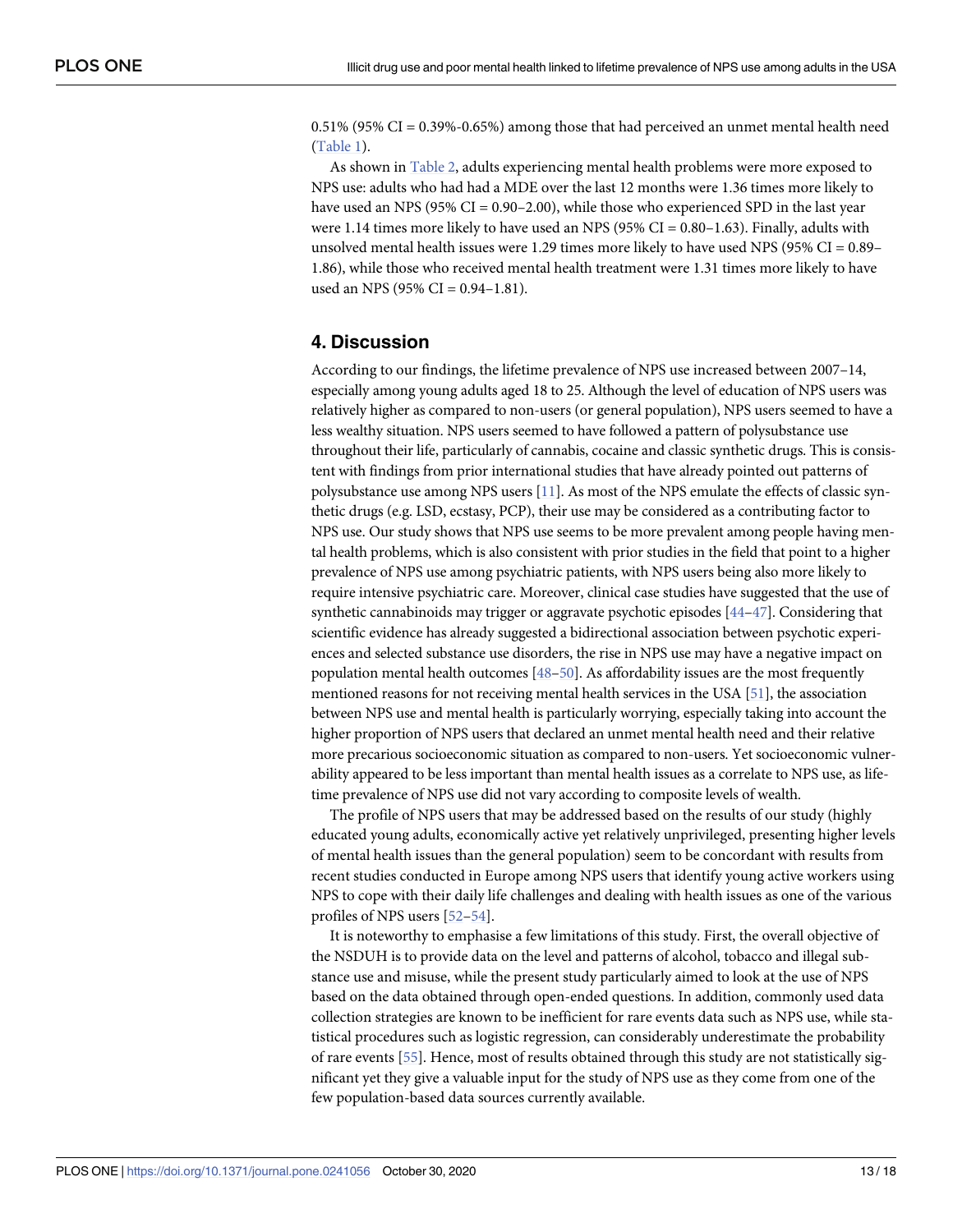<span id="page-13-0"></span>Second, the use of self-reported substance use as an outcome variable may have led to significant levels of mis/underreporting due to the diversity of substances currently available in the drug market (some of whom may have not been reported at all), the variety of nomenclatures associated with them, and the lack of awareness among respondents of the actual chemical composition of the substances they used. Furthermore, the design of the NSDUH as a household survey does not permit sampling of homeless or institutionalized persons, who show specific patterns of problematic drug use [\[56](#page-17-0), [57](#page-17-0)]. Finally, the use of a repeated, crosssectional survey provides data about how NPS use has changed over time at a societal level. Unlike a longitudinal study, it does not allow for an assessment of individuals over time and, consequently, relationship cannot be established between the outcome variable and the exposures of interest [\[58\]](#page-17-0). Although these findings do not forcibly reflect the current epidemiological correlates of NPS use in the USA, they do provide valuable data on its early stage of development and may inform public health authorities about the main sociodemographic, mental health and drug use patterns of NPS use among adult population.

# **5. Conclusion**

The increase in NPS consumption observed over the last decade has raised public health concern about the risks related to the consumption of new substances whose actual origin and composition remained widely unknown. The emergence of NPS is particularly worrying given the scarcity of evidence around the pharmacology and potential toxic effects of new psychoactive substances regularly appearing in the international drug market. Although the coexistence of both problematic drug use and mental health issues is a well-known phenomenon within the scientific community, in the USA this new trend in drug use is of particular interest considering that the proportion of reported unmet mental health need seems to be higher among NPS users as compared to non-users. Further comparative research on trends in NPS use and potential policy public health responses would be instrumental for developing appropriate health interventions, including drug checking, education for users and training for healthcare professionals working both within emergency wards and in/outpatient addiction and mental health services.

# **Supporting information**

**S1 [Table.](http://www.plosone.org/article/fetchSingleRepresentation.action?uri=info:doi/10.1371/journal.pone.0241056.s001) Properties and international legal status of NPS reviewed.** (DOCX)

## **Acknowledgments**

Authors would like to thank the Institute of Public Health at the University of Cambridge and Maastricht University that supported all stages of this work.

# **Author Contributions**

**Conceptualization:** Jessica Neicun, Hueyjong Shih, Pranay Nadella, Attilio Negri.

**Data curation:** Justin Christopher Yang, Attilio Negri.

**Formal analysis:** Jessica Neicun, Pranay Nadella, Robin van Kessel, Kasia Czabanowska.

**Methodology:** Jessica Neicun, Justin Christopher Yang, Hueyjong Shih.

**Supervision:** Carol Brayne, Andres Roman-Urrestarazu.

**Validation:** Jessica Neicun, Kasia Czabanowska, Carol Brayne, Andres Roman-Urrestarazu.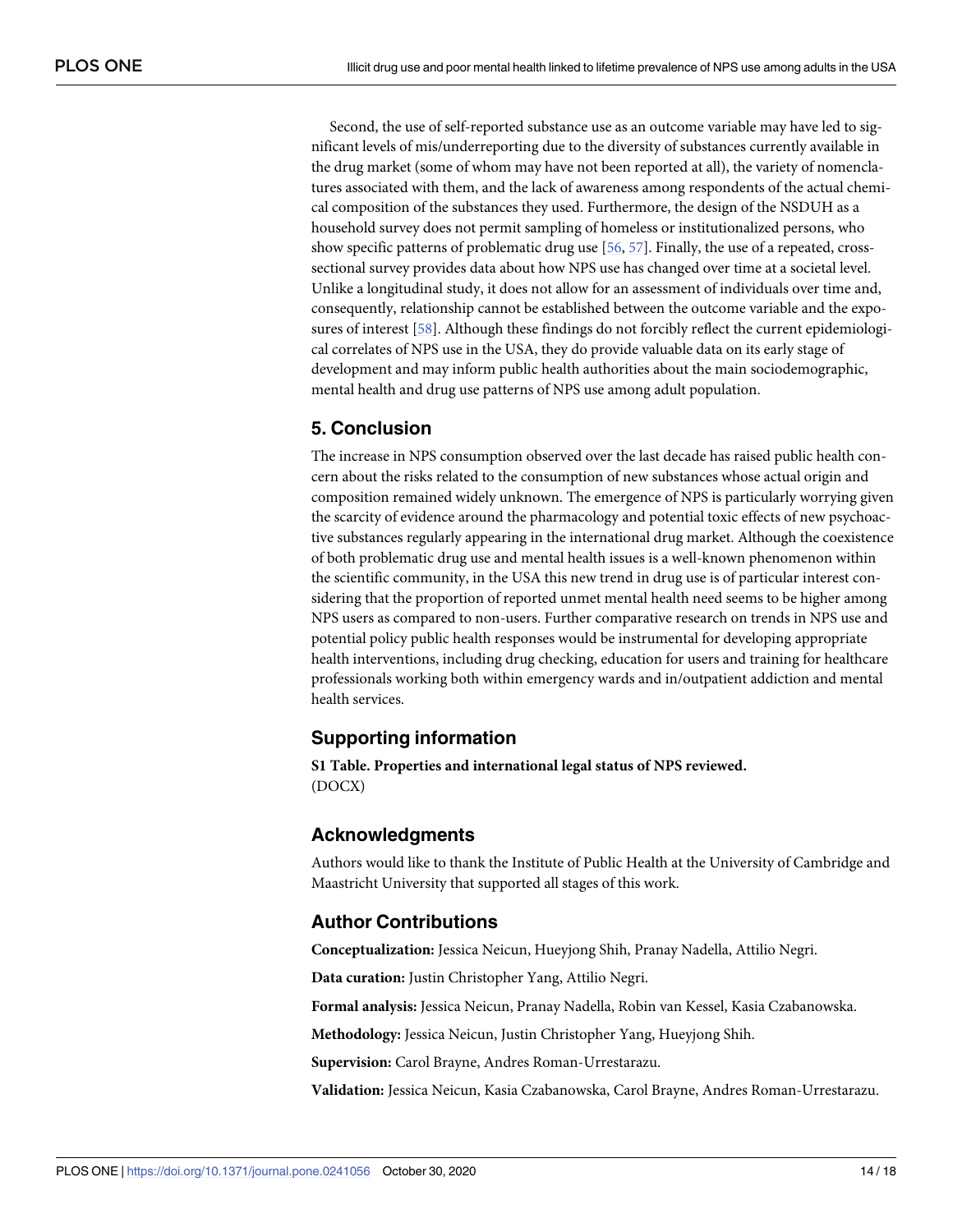<span id="page-14-0"></span>**Visualization:** Hueyjong Shih.

**Writing – original draft:** Jessica Neicun, Justin Christopher Yang.

**Writing – review & editing:** Jessica Neicun, Hueyjong Shih, Pranay Nadella, Robin van Kessel, Kasia Czabanowska, Andres Roman-Urrestarazu.

#### **References**

- **[1](#page-1-0).** U.S. Drug Enforcement Administration. National Forensic Laboratory Information System Special Report: Synthetic Cannabinoids and Synthetic Cathinones Reported in NFLIS, 2010–2013 [Internet]. Springfield; 2014. Available: [https://www.nflis.deadiversion.usdoj.gov/DesktopModules/](https://www.nflis.deadiversion.usdoj.gov/DesktopModules/ReportDownloads/Reports/NFLIS_SR_CathCan_508.pdf) [ReportDownloads/Reports/NFLIS\\_SR\\_CathCan\\_508.pdf](https://www.nflis.deadiversion.usdoj.gov/DesktopModules/ReportDownloads/Reports/NFLIS_SR_CathCan_508.pdf)
- **2.** Corazza Ornella; Roman-Urrestarazu A. Introduction. In: Corazza O, Roman-Urrestarazu A, editors. Handbook of Novel Psychoactive Substances: What Clinicians Should Know About NPS. New York: Routledge; 2019.
- **3.** Al-Imam A, Santacroce R, Roman-Urrestarazu A, Chilcott R, Bersani G, Martinotti G, et al. Captagon: use and trade in the Middle East. Hum Psychopharmacol Clin Exp. Wiley Online Library; 2017; 32. <https://doi.org/10.1002/hup.2548> PMID: [27766667](http://www.ncbi.nlm.nih.gov/pubmed/27766667)
- **4.** Marrinan S, Roman-Urrestarazu A, Naughton D, Levari E, Collins J, Chilcott R, et al. Hair analysis for the detection of drug use—is there potential for evasion? Hum Psychopharmacol Clin Exp. Wiley Online Library; 2017; 32. <https://doi.org/10.1002/hup.2587> PMID: [28568705](http://www.ncbi.nlm.nih.gov/pubmed/28568705)
- **5.** Corazza O, Roman-Urrestarazu A. Editorial Introduction: The Proliferation of NPS as a "Game Changer" for Public Health Policy. In: Corazza Ornella; Roman-Urrestarazu A, editor. Novel Psychoactive Substances: Policy, Economics and Drug Regulation. Cham: Springer; 2017.
- **6.** Wilkins C, Rychert M, Byrska B, Van Hout MC, Corazza O, Roman-Urrestarazu A. Exploring Innovative Policy Responses to NPS and 'Legal Highs' in New Zealand, Poland, Republic of Ireland and the UK. In: Corazza Ornella; Roman-Urrestarazu A, editor. Novel Psychoactive Substances: Policy, Economics and Drug Regulation. Cham: Springer; 2017. pp. 57–74.
- **7.** Arnold C. The new danger of synthetic drugs. Lancet. Elsevier Ltd; 2013; 382: 15–16. [https://doi.org/10.](https://doi.org/10.1016/s0140-6736%2813%2961512-3) [1016/s0140-6736\(13\)61512-3](https://doi.org/10.1016/s0140-6736%2813%2961512-3) PMID: [23841151](http://www.ncbi.nlm.nih.gov/pubmed/23841151)
- **8.** United Nations Office on Drugs and Crime. International Standards on Drug Use Prevention [Internet]. Vienna; 2015. Available: [https://www.unodc.org/documents/prevention/UNODC\\_2013\\_2015\\_](https://www.unodc.org/documents/prevention/UNODC_2013_2015_international_standards_on_drug_use_prevention_E.pdf) [international\\_standards\\_on\\_drug\\_use\\_prevention\\_E.pdf](https://www.unodc.org/documents/prevention/UNODC_2013_2015_international_standards_on_drug_use_prevention_E.pdf)
- **[9](#page-1-0).** Corazza O, Chan HY, Roman-Urrestarazu A. NPS: Moving from Blanket Prohibition to a Functionalist Approach. In: Corazza Ornella; Roman-Urrestarazu A, editor. Novel Psychoactive Substances: Policy, Economics and Drug Regulation. Cham: Springer; 2017. pp. 125–137.
- **[10](#page-1-0).** Tettey JN, Levissianos S. The Global Emergency of NPS: An Analysis of a New Drug Trend. In: Corazza Ornella; Roman-Urrestarazu A, editor. Novel Psychoactive Substances: Policy, Economics and Drug Regulation. Cham: Springer; 2017. pp. 1–12.
- **[11](#page-12-0).** Soussan C, Kjellgren A. The users of Novel Psychoactive Substances: Online survey about their characteristics, attitudes and motivations. Int J Drug Policy. Elsevier B.V.; 2016; 32: 77–84. [https://doi.org/](https://doi.org/10.1016/j.drugpo.2016.03.007) [10.1016/j.drugpo.2016.03.007](https://doi.org/10.1016/j.drugpo.2016.03.007) PMID: [27184218](http://www.ncbi.nlm.nih.gov/pubmed/27184218)
- **12.** Schmidt MM, Sharma A, Schifano F, Feinmann C. "Legal highs" on the net-Evaluation of UK-based Websites, products and product information. Forensic Sci Int. 2011; 206: 92-97. [https://doi.org/10.](https://doi.org/10.1016/j.forsciint.2010.06.030) [1016/j.forsciint.2010.06.030](https://doi.org/10.1016/j.forsciint.2010.06.030) PMID: [20650576](http://www.ncbi.nlm.nih.gov/pubmed/20650576)
- **13.** United Nations Office on Drugs and Crime. World Drug Report 2018—Analysis of Drug Markets: Opiates, cocaine, cannabis, synthetic drugs [Internet]. 2018. Available: [https://www.unodc.org/wdr2018/](https://www.unodc.org/wdr2018/prelaunch/WDR18_Booklet_3_DRUG_MARKETS.pdf) [prelaunch/WDR18\\_Booklet\\_3\\_DRUG\\_MARKETS.pdf](https://www.unodc.org/wdr2018/prelaunch/WDR18_Booklet_3_DRUG_MARKETS.pdf)
- **[14](#page-1-0).** Johnson LA, Johnson RL, Portier R-B. Current "legal highs." J Emerg Med. 2013; 44: 1108–15. [https://](https://doi.org/10.1016/j.jemermed.2012.09.147) [doi.org/10.1016/j.jemermed.2012.09.147](https://doi.org/10.1016/j.jemermed.2012.09.147) PMID: [23528960](http://www.ncbi.nlm.nih.gov/pubmed/23528960)
- **[15](#page-1-0).** United Nations Office on Drugs and Crime. World Drug Report 2020. Cross-cutting issues: evolving trends and new challenges [Internet]. Vienna; 2020. Available: [https://wdr.unodc.org/wdr2020/field/](https://wdr.unodc.org/wdr2020/field/WDR20_BOOKLET_4.pdf) [WDR20\\_BOOKLET\\_4.pdf](https://wdr.unodc.org/wdr2020/field/WDR20_BOOKLET_4.pdf)
- **[16](#page-1-0).** European Monitoring Centre for Drugs and Drug Addiction. European Drug Report 2020: Trends and Developments [Internet]. Luxembourg; 2020. Available: [https://www.emcdda.europa.eu/system/files/](https://www.emcdda.europa.eu/system/files/publications/13236/TDAT20001ENN_web.pdf) [publications/13236/TDAT20001ENN\\_web.pdf](https://www.emcdda.europa.eu/system/files/publications/13236/TDAT20001ENN_web.pdf)
- **[17](#page-1-0).** Baumann MH, Majumdar S, Le Rouzic V, Hunkele A, Uprety R, Huang XP, et al. Pharmacological characterization of novel synthetic opioids (NSO) found in the recreational drug marketplace.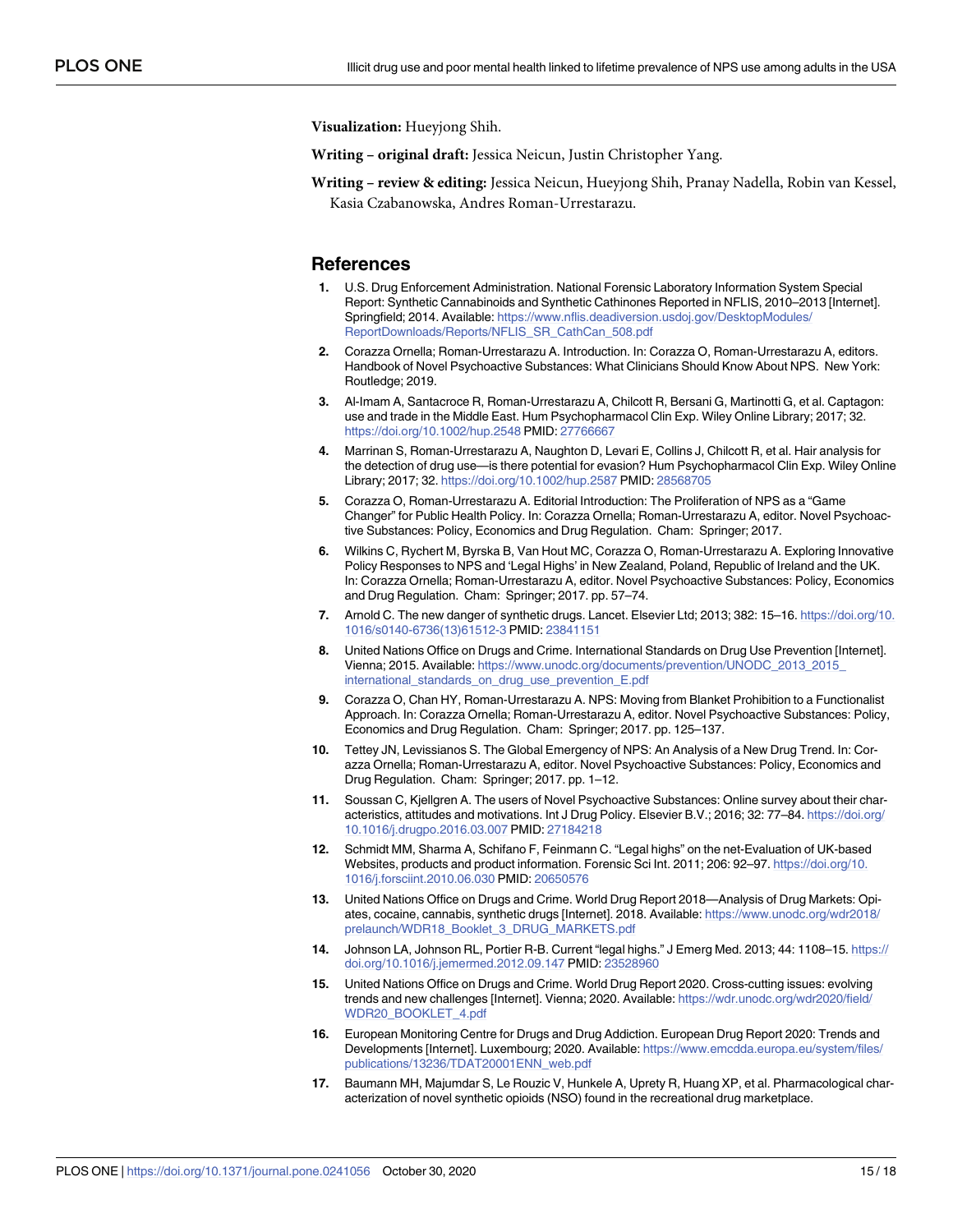Neuropharmacology. Elsevier Ltd; 2018; 134: 101–107. [https://doi.org/10.1016/j.neuropharm.2017.08.](https://doi.org/10.1016/j.neuropharm.2017.08.016) [016](https://doi.org/10.1016/j.neuropharm.2017.08.016) PMID: [28807672](http://www.ncbi.nlm.nih.gov/pubmed/28807672)

- <span id="page-15-0"></span>**18.** Abdulrahim D, Bowden-Jones O. The misuse of synthetic opioids: harms and clinical management of fentanyl, fentanyl analogues and other novel synthetic opioids. Information for clinicians. London; 2018.
- **19.** Karila L, Marillier M, Chaumette B, Billieux J, Nicolas F, Amine B. New synthetic opioids: Part of a new addiction landscape. Neurosci Biobehav Rev. 2018; <https://doi.org/10.1016/j.neubiorev.2018.06.010> PMID: [30217656](http://www.ncbi.nlm.nih.gov/pubmed/30217656)
- **20.** Armenian P, Vo KT, Barr-Walker J, Lynch KL. Fentanyl, fentanyl analogs and novel synthetic opioids: A comprehensive review. Neuropharmacology. Elsevier Ltd; 2018; 134: 121–132. [https://doi.org/10.1016/](https://doi.org/10.1016/j.neuropharm.2017.10.016) [j.neuropharm.2017.10.016](https://doi.org/10.1016/j.neuropharm.2017.10.016) PMID: [29042317](http://www.ncbi.nlm.nih.gov/pubmed/29042317)
- **21.** Lucyk SN, Nelson LS. Novel Synthetic Opioids: An Opioid Epidemic Within an Opioid Epidemic. Ann Emerg Med. American College of Emergency Physicians; 2017; 69: 91–93. [https://doi.org/10.1016/j.](https://doi.org/10.1016/j.annemergmed.2016.08.445) [annemergmed.2016.08.445](https://doi.org/10.1016/j.annemergmed.2016.08.445) PMID: [27745765](http://www.ncbi.nlm.nih.gov/pubmed/27745765)
- **[22](#page-1-0).** Peacock A, Bruno R, Gisev N, Degenhardt L, Hall W, Sedefov R, et al. New psychoactive substances: challenges for drug surveillance, control, and public health responses. Lancet. Elsevier Ltd; 2019; 394: 1668–1684. [https://doi.org/10.1016/S0140-6736\(19\)32231-7](https://doi.org/10.1016/S0140-6736%2819%2932231-7) PMID: [31668410](http://www.ncbi.nlm.nih.gov/pubmed/31668410)
- **[23](#page-1-0).** Johnston LD, O'Malley PM, Bachman JG, Schulenberg JE. Monitoring the Future. National Results on Drug Use: 2012 Overview Key Findings on Adolescent Drug Use. Institute for Social Research, University of Michigan; 2013.
- **24.** Palamar JJ, Su MK, Hoffman RS. Characteristics of novel psychoactive substance exposures reported to New York City Poison Center, 2011–2014. Am J Drug Alcohol Abuse. Taylor & Francis; 2016; 42: 39–47. <https://doi.org/10.3109/00952990.2015.1106551> PMID: [26678258](http://www.ncbi.nlm.nih.gov/pubmed/26678258)
- **25.** Ma R, Perera S. Safer 'chemsex': GPs' role in harm reduction for emerging forms of recreational drug use. Br J Gen Pract. British Journal of General Practice; 2016; 66: 4–5. [https://doi.org/10.3399/](https://doi.org/10.3399/bjgp16X683029) [bjgp16X683029](https://doi.org/10.3399/bjgp16X683029) PMID: [26719455](http://www.ncbi.nlm.nih.gov/pubmed/26719455)
- **26.** Race K, Lea T, Murphy D, Pienaar K. The future of drugs: recreational drug use and sexual health among gay and other men who have sex with men. Sex Health. CSIRO; 2017; 14: 42–50. [https://doi.](https://doi.org/10.1071/SH16080) [org/10.1071/SH16080](https://doi.org/10.1071/SH16080) PMID: [27712616](http://www.ncbi.nlm.nih.gov/pubmed/27712616)
- **27.** Wish ED, Billing AS, Artigiani E. Community Drug Early Warning System: The CDEWS-2 Replication Study. Washington, DC; 2015.
- **28.** Winstock AR, Barratt MJ, Ferris JA, Maier LJ. Global Drug Survey 2017: Pills, powders, pleasures, problems (Plenary). The 10th International Conference on Nightlife, Substance Use and Related Health Issues. 2017.
- **29.** U.S. Drug Enforcement Administration. National Forensic Laboratory Information System: Midyear Report 2014. Revised March 2016. [Internet]. Springfield; 2016. Available: [https://www.nflis.](https://www.nflis.deadiversion.usdoj.gov/DesktopModules/ReportDownloads/Reports/NFLIS2014MY.pdf) [deadiversion.usdoj.gov/DesktopModules/ReportDownloads/Reports/NFLIS2014MY.pdf](https://www.nflis.deadiversion.usdoj.gov/DesktopModules/ReportDownloads/Reports/NFLIS2014MY.pdf)
- **30.** U.S. Drug Enforcement Administration. National Forensic Laboratory Information System. 2016 Annual Report. Revised April 2018. [Internet]. Springfield; 2018. Available: [https://www.nflis.deadiversion.](https://www.nflis.deadiversion.usdoj.gov/DesktopModules/ReportDownloads/Reports/NFLIS2016AR_Rev2018.pdf) [usdoj.gov/DesktopModules/ReportDownloads/Reports/NFLIS2016AR\\_Rev2018.pdf](https://www.nflis.deadiversion.usdoj.gov/DesktopModules/ReportDownloads/Reports/NFLIS2016AR_Rev2018.pdf)
- **31.** National Institute on Drug Abuse. Epidemiologic Trends in Drug Abuse. Proceedings of the Community Epidemiology Work Group. Highlights and Executive Summary. [Internet]. 2014. Available: [https://](https://archives.drugabuse.gov/sites/default/files/cewgjune2014.pdf) [archives.drugabuse.gov/sites/default/files/cewgjune2014.pdf](https://archives.drugabuse.gov/sites/default/files/cewgjune2014.pdf)
- **32.** Dart RC, Bronstein AC, Spyker DA, Cantilena LR, Seifert SA, Heard SE, et al. Poisoning in the United States: 2012 Emergency Medicine Report of the National Poison Data System. Ann Emerg Med. Elsevier; 2015; 65: 416–422. <https://doi.org/10.1016/j.annemergmed.2014.11.001> PMID: [25523411](http://www.ncbi.nlm.nih.gov/pubmed/25523411)
- **33.** Riederer AM, Campleman SL, Carlson RG, Boyer EW, Manini AF, Wax PM, et al. Acute Poisonings from Synthetic Cannabinoids—50 US Toxicology Investigators Consortium Registry Sites, 2010–2015. Morb Mortal Wkly Rep. NIH Public Access; 2016; 65: 692–695. [https://doi.org/10.15585/mmwr.](https://doi.org/10.15585/mmwr.mm6527a2) [mm6527a2](https://doi.org/10.15585/mmwr.mm6527a2) PMID: [27413997](http://www.ncbi.nlm.nih.gov/pubmed/27413997)
- **34.** Patrick ME, O'Malley PM, Kloska DD, Schulenberg JE, Johnston LD, Miech RA, et al. Novel psychoactive substance use by US adolescents: characteristics associated with use of synthetic cannabinoids and synthetic cathinones. Drug Alcohol Rev. Wiley Online Library; 2016; 35: 586–590. [https://doi.org/](https://doi.org/10.1111/dar.12372) [10.1111/dar.12372](https://doi.org/10.1111/dar.12372) PMID: [26711540](http://www.ncbi.nlm.nih.gov/pubmed/26711540)
- **35.** Fernández-Calderón F, Cleland CM, Palamar JJ. Polysubstance use profiles among electronic dance music party attendees in New York City and their relation to use of new psychoactive substances. Addict Behav. Elsevier; 2018; 78: 85–93. <https://doi.org/10.1016/j.addbeh.2017.11.004> PMID: [29128711](http://www.ncbi.nlm.nih.gov/pubmed/29128711)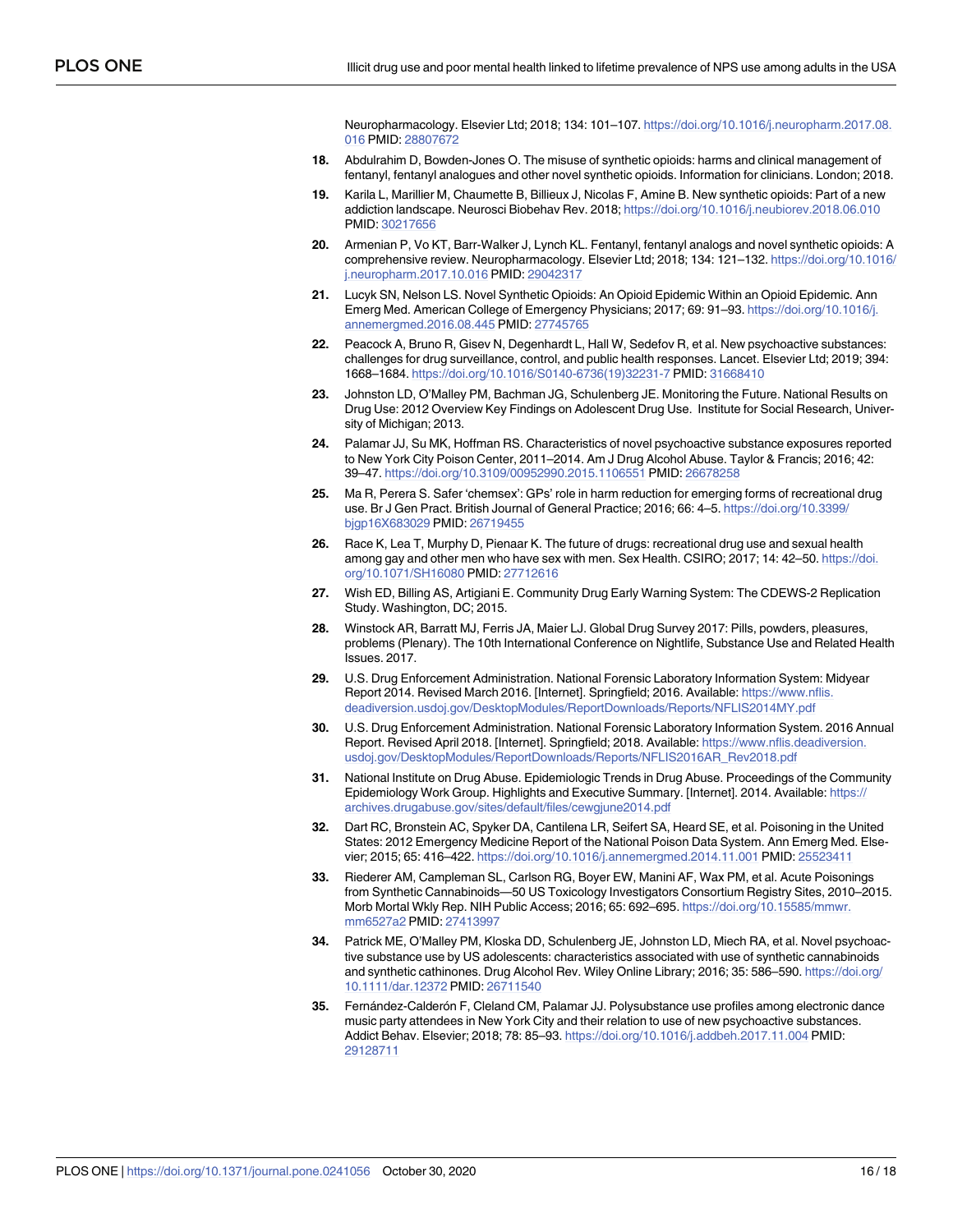- <span id="page-16-0"></span>**36.** Palamar JJ, Barratt MJ, Ferris JA, Winstock AR. Correlates of New Psychoactive Substance Use Among a Self-Selected Sample of Nightclub Attendees in the United States. Am J Addict. Wiley Online Library; 2016; 25: 400–407. <https://doi.org/10.1111/ajad.12403> PMID: [27419383](http://www.ncbi.nlm.nih.gov/pubmed/27419383)
- **37.** Murphy CM, Dulaney AR, Beuhler MC, Kacinko S. "Bath Salts" and "Plant Food" Products: the Experience of One Regional US Poison Center. J Med Toxicol. Springer; 2013; 9: 42–48. [https://doi.org/10.](https://doi.org/10.1007/s13181-012-0243-1) [1007/s13181-012-0243-1](https://doi.org/10.1007/s13181-012-0243-1) PMID: [22733603](http://www.ncbi.nlm.nih.gov/pubmed/22733603)
- **38.** Hunter LJ, Dargan PI, Benzie A, White JA, Wood DM. Recreational drug use in men who have sex with men (MSM) attending UK sexual health services is significantly higher than in non-MSM. Postgrad Med J. The Fellowship of Postgraduate Medicine; 2014; 90: 133–138. [https://doi.org/10.1136/postgradmedj-](https://doi.org/10.1136/postgradmedj-2012-131428)[2012-131428](https://doi.org/10.1136/postgradmedj-2012-131428) PMID: [24390619](http://www.ncbi.nlm.nih.gov/pubmed/24390619)
- **[39](#page-1-0).** Bourne A, Reid D, Hickson F, Torres-Rueda S, Weatherburn P. Illicit drug use in sexual settings ('chemsex') and HIV/STI transmission risk behaviour among gay men in South London: findings from a qualitative study. Sex Transm Infect. BMJ Publishing Group Ltd; 2015; 91: 564–568. [https://doi.org/10.1136/](https://doi.org/10.1136/sextrans-2015-052052) [sextrans-2015-052052](https://doi.org/10.1136/sextrans-2015-052052) PMID: [26163510](http://www.ncbi.nlm.nih.gov/pubmed/26163510)
- **[40](#page-2-0).** Center for Behavioral Health Statistics and Quality. 2015 National Survey on Drug Use and Health: Summary of the Effects of the 2015 NSDUH Questionnaire Redesign: Implications for Data Users [Internet]. Rockville, MD; 2016. Available: [https://www.samhsa.gov/data/sites/default/files/NSDUH-](https://www.samhsa.gov/data/sites/default/files/NSDUH-TrendBreak-2015.pdf)[TrendBreak-2015.pdf](https://www.samhsa.gov/data/sites/default/files/NSDUH-TrendBreak-2015.pdf)
- **[41](#page-2-0).** Center for Behavioral Health Statistics and Quality. 2014 National Survey on Drugs Use and Health. Methodological Summary and Definitions. [Internet]. Rockville, MD; 2015. Available: [https://www.](https://www.samhsa.gov/data/report/2014-national-survey-drug-use-and-health-methodological-summary-and-definitions) [samhsa.gov/data/report/2014-national-survey-drug-use-and-health-methodological-summary-and](https://www.samhsa.gov/data/report/2014-national-survey-drug-use-and-health-methodological-summary-and-definitions)[definitions](https://www.samhsa.gov/data/report/2014-national-survey-drug-use-and-health-methodological-summary-and-definitions)
- **[42](#page-3-0).** Center for Behavioral Health Statistics and Quality. National Survey on Drug Use and Health, 2014. Codebook. [Internet]. Rockville, MD; 2015. <https://doi.org/10.1186/1472-6807-9-19>
- **[43](#page-4-0).** Jann B. Tabulation of multiple responses. Stata J. 2005; 5: 92–122. Available: [https://www.stata](https://www.stata-journal.com/sjpdf.html?articlenum=st0082)[journal.com/sjpdf.html?articlenum=st0082](https://www.stata-journal.com/sjpdf.html?articlenum=st0082)
- **[44](#page-12-0).** Place C, Scally A, Gow L, Wade A, Barrowcliff R, Nasim I, et al. Spice boys: an exploratory study around novel psychoactive substance use on a male acute ward. Adv Dual Diagn. 2017; 10: 97–104. [https://](https://doi.org/10.1108/ADD-10-2016-0018) [doi.org/10.1108/ADD-10-2016-0018](https://doi.org/10.1108/ADD-10-2016-0018)
- **45.** Every-Palmer S. Synthetic cannabinoid JWH-018 and psychosis: An explorative study. Drug Alcohol Depend. Elsevier Ireland Ltd; 2011; 117: 152–157. <https://doi.org/10.1016/j.drugalcdep.2011.01.012> PMID: [21316162](http://www.ncbi.nlm.nih.gov/pubmed/21316162)
- **46.** Schifano F, Orsolini L, Duccio Papanti G, Corkery JM. Novel psychoactive substances of interest for psychiatry. World Psychiatry. World Psychiatric Association; 2015; 14: 15–26. [https://doi.org/10.1002/](https://doi.org/10.1002/wps.20174) [wps.20174](https://doi.org/10.1002/wps.20174) PMID: [25655145](http://www.ncbi.nlm.nih.gov/pubmed/25655145)
- **[47](#page-12-0).** United Nations Office on Drugs and Crime. World Drug Report 2017. Market Analysis of Synthetic Drugs: Amphetamine-type stimulants, new psychoactive substances [Internet]. UNODC. Vienna; 2017. Available: [https://www.unodc.org/wdr2017/field/Booklet\\_4\\_ATSNPS.pdf](https://www.unodc.org/wdr2017/field/Booklet_4_ATSNPS.pdf)
- **[48](#page-12-0).** Degenhardt L, Saha S, Lim CCW, Aguilar-Gaxiola S, Al-Hamzawi A, Alonso J, et al. The associations between psychotic experiences and substance use and substance use disorders: findings from the World Health Organization World Mental Health surveys. Addiction. 2018; 113: 924–934. [https://doi.](https://doi.org/10.1111/add.14145) [org/10.1111/add.14145](https://doi.org/10.1111/add.14145) PMID: [29284197](http://www.ncbi.nlm.nih.gov/pubmed/29284197)
- **49.** Simonato P, Corazza O, Santonastaso P, Corkery J, Deluca P, Davey Z, et al. Novel psychoactive substances as a novel challenge for health professionals: results from an Italian survey. Hum Psychopharmacol. 2013; 28: 324–331. <https://doi.org/10.1002/hup.2300> PMID: [23881880](http://www.ncbi.nlm.nih.gov/pubmed/23881880)
- **[50](#page-12-0).** Martinotti G, Merino del Villar C, Giorgetti R, Schifano F, Di Giannantonio M. Novel and Traditional Club Substances' Association to Psychopathological and Medical Sequelae. The Ibiza Project. In: Corazza O, Roman-Urrestarazu A, editors. Handbook of Novel Psychoactive Substances: What Clinicians Should Know About NPS. New York: Routledge; 2019.
- **[51](#page-12-0).** Center for Behavioral Health Statistics and Quality. The NSDUH Report Data Spotlight: Data Spotlight [Internet]. Rockville, MD; 2013. Available: [http://www.samhsa.gov/data/spotlight/spot075-services](http://www.samhsa.gov/data/spotlight/spot075-services-affordability-2013.pdf)[affordability-2013.pdf](http://www.samhsa.gov/data/spotlight/spot075-services-affordability-2013.pdf)
- **[52](#page-12-0).** Benschop A, Urbán R, Kapitány-Fövény M, Van Hout MC, Dąbrowska K, Felvinczi K, et al. Why do people use new psychoactive substances? Development of a new measurement tool in six European countries. J Psychopharmacol. 2020; 34: 600–611. <https://doi.org/10.1177/0269881120904951> PMID: [32043399](http://www.ncbi.nlm.nih.gov/pubmed/32043399)
- **53.** Simonis S, Canfyn M, Van Dijck A, Van Havere T, Deconinck E, Blanckaert P, et al. Awareness of users and motivational factors for using new psychoactive substances in Belgium. Harm Reduct J. Harm Reduction Journal; 2020; 17: 1–11. <https://doi.org/10.1186/s12954-019-0355-x> PMID: [31906957](http://www.ncbi.nlm.nih.gov/pubmed/31906957)